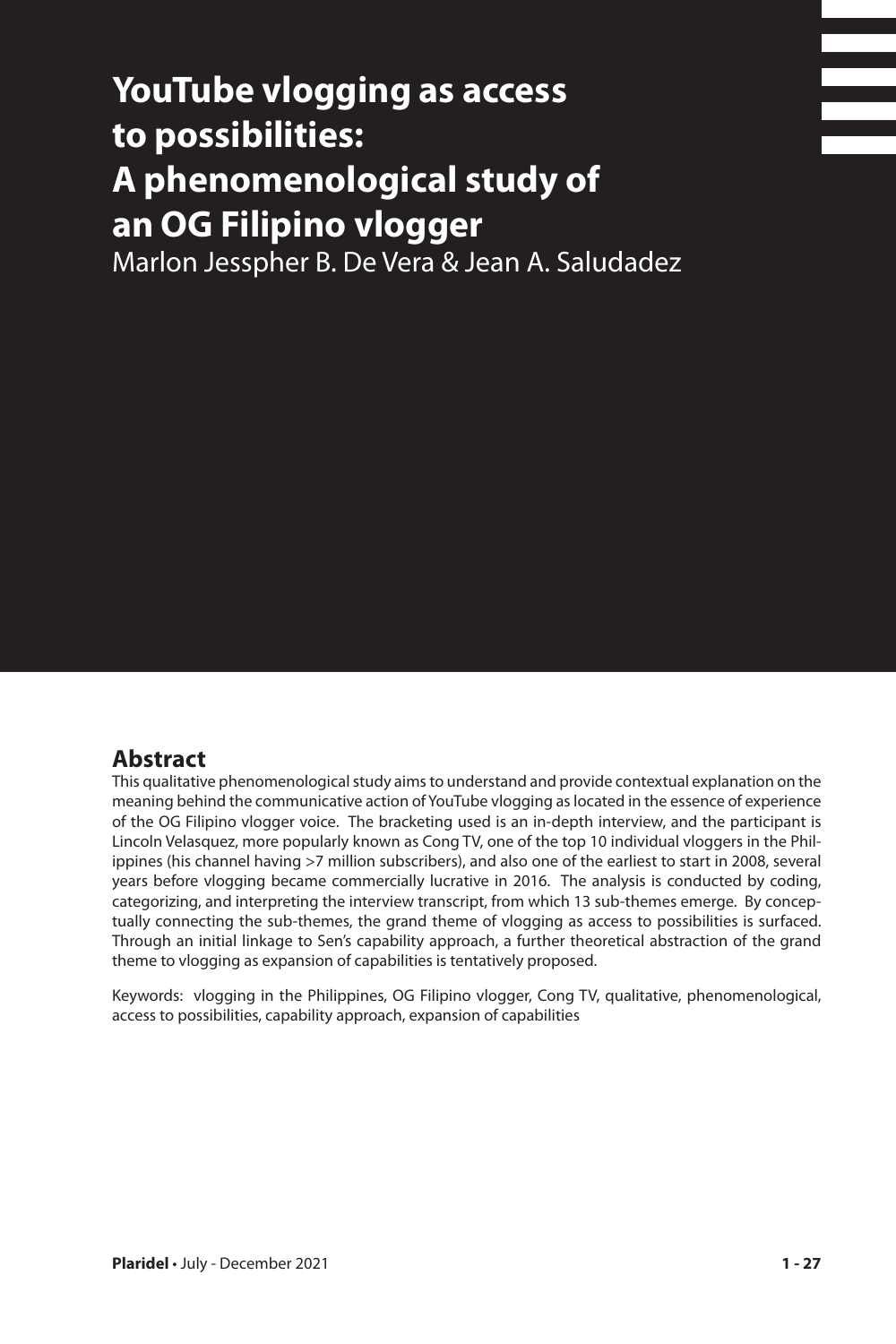# *Plaridel* **Open Access Policy Statement**

As a service to authors, contributors, and the community, *Plaridel: A Philippine Journal of Communication, Media, and Society* provides open access to all its content. To ensure that all articles are accessible to readers and researchers, these are available for viewing and download (except Early View) from the *Plaridel* journal website, provided that the journal is properly cited as the original source and that the downloaded content is not modified or used for commercial purposes. *Plaridel*, published by the University of the Philippines College of Mass Communication is licensed under Creative Commons Attribution-NonCommercial-NoDerivatives 4.0 International License (https://creativecommons.org/ licenses/by-nc-nd/4.0/legalcode).

### **How to cite this article in APA**

- De Vera, M. J. B. & Saludadez, J. A. (2021). YouTube vlogging as access to possibilities: A phenomenological study of an OG Filipino vlogger. *Plaridel, 18(2), 1-27.* https://doi.org/10.52518/2021-17dvesal
- De Vera, M. J. B. & Saludadez, J. A.(2021). YouTube vlogging as access to possibilities: A phenomenological study of an OG Filipino vlogger. *Plaridel, 18(2), 1-27.* http://www.plarideljournal.org/article/youtubevlogging-as-access-to-possibilities-a-phenomenological-study-of-an-og-filipino-vlogger/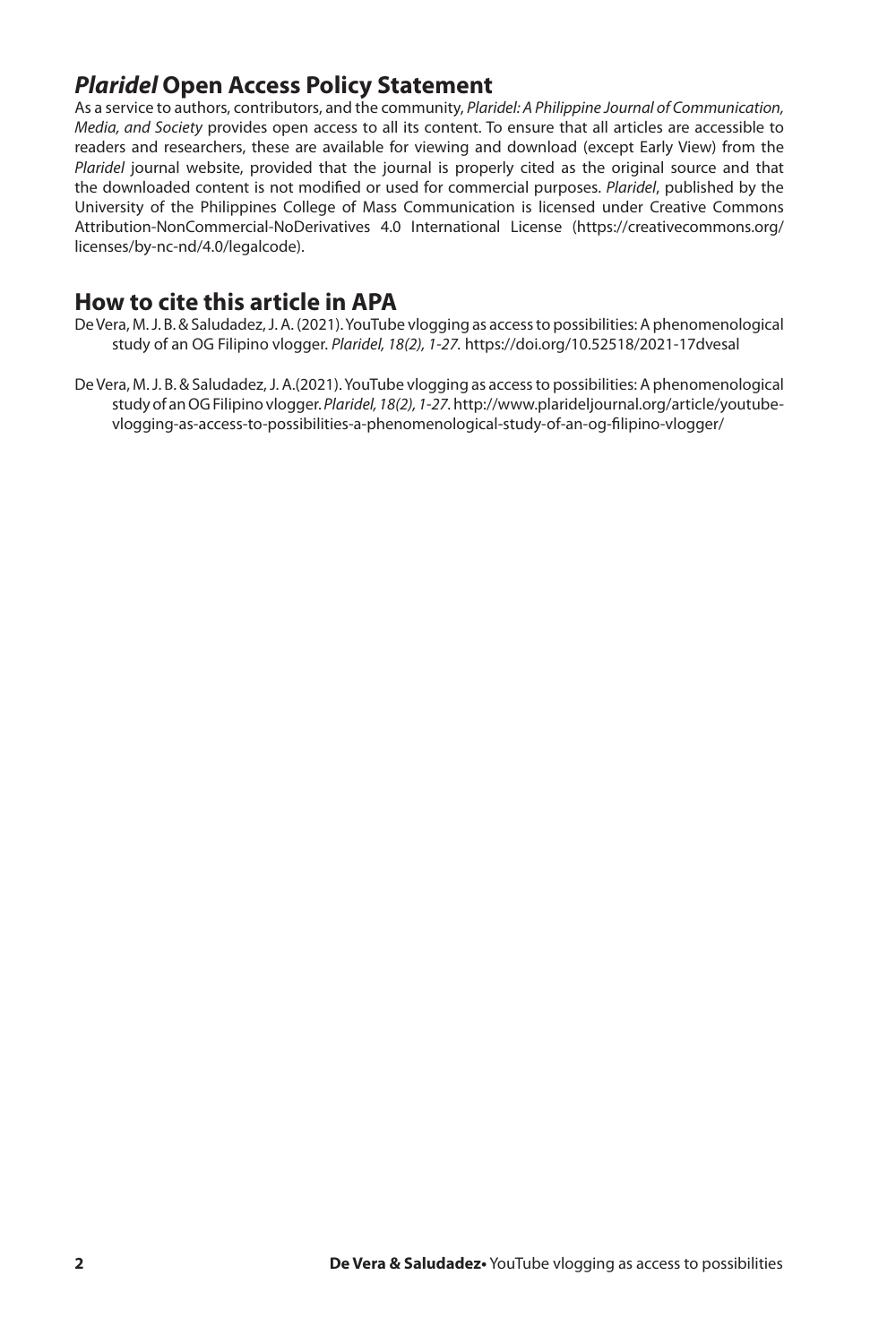# **YouTube Vlogging in the Philippines**

Vlogging has become arguably one of the most revolutionary forms of new media especially in the last decade. Its rise in popularity coincided with the widespread availability of key enabling technologies such as digital cameras, smartphones, video editing software, and high-speed internet connections, which allow the almost instantaneous recording, editing, uploading, and broadcasting of videos in internet streaming platforms. Since it was acquired by Google in 2006, YouTube has become the most popular online video streaming platform globally (Gao et al., 2010). YouTube has since enabled the proliferation of vloggers globally leading to more than 37 million YouTube channels as of November 2020, out of which only around 22,000 (or 0.06 percent) have more than 1 million subscribers each (Funk, 2020).

According to Pauline Estella and Martin Löffelholz (2019), the Philippines has the 12th greatest number of internet users among all countries in the world (around 64 million out of its 104 million population, or 63 percent), almost half of whom primarily use the internet for social media while around a fifth prioritize video streaming. They also found that as a mode for online sociality, aside from social networks, YouTube vlogging has become a preferred platform for reaching and relating with broader audiences for regular Filipino netizens; cause-oriented individuals and groups; and more especially so for celebrities, influencers, and opinion makers, and also that YouTube has also become a primary platform for independent artists to produce and distribute their music. Like traditional media, digital media in the Philippines generates most of its revenue from advertising, with potential earnings increasing with broader reach and higher audience engagement (Estella & Löffelholz, 2019).

P. Ng (personal communication, November 20, 2020), states that the beginning of the massive growth in YouTube channels in the country started around four years ago and was driven by the significant growth of social media marketing as a business. YouTube and social media monetization from advertisements already began several years prior. However, it was only around 2016 that corporate brands in the Philippines started to invest significant advertising budgets in digital media platforms (e.g., Facebook, Google, YouTube, etc.) as well as on social media influencers and vloggers, or the so-called key opinion leaders (KOLs). Since then, vloggers and social media influencers who have substantial followings have become celebrity KOLs, and pre-digital celebrities have also expanded to vlogging and social media influencing. Because of the potential significant payout from advertising monetization and brand endorsements, vlogging has become a lucrative and aspirational endeavor, and thus more and more Filipinos have been encouraged to start their own YouTube channels and upload their own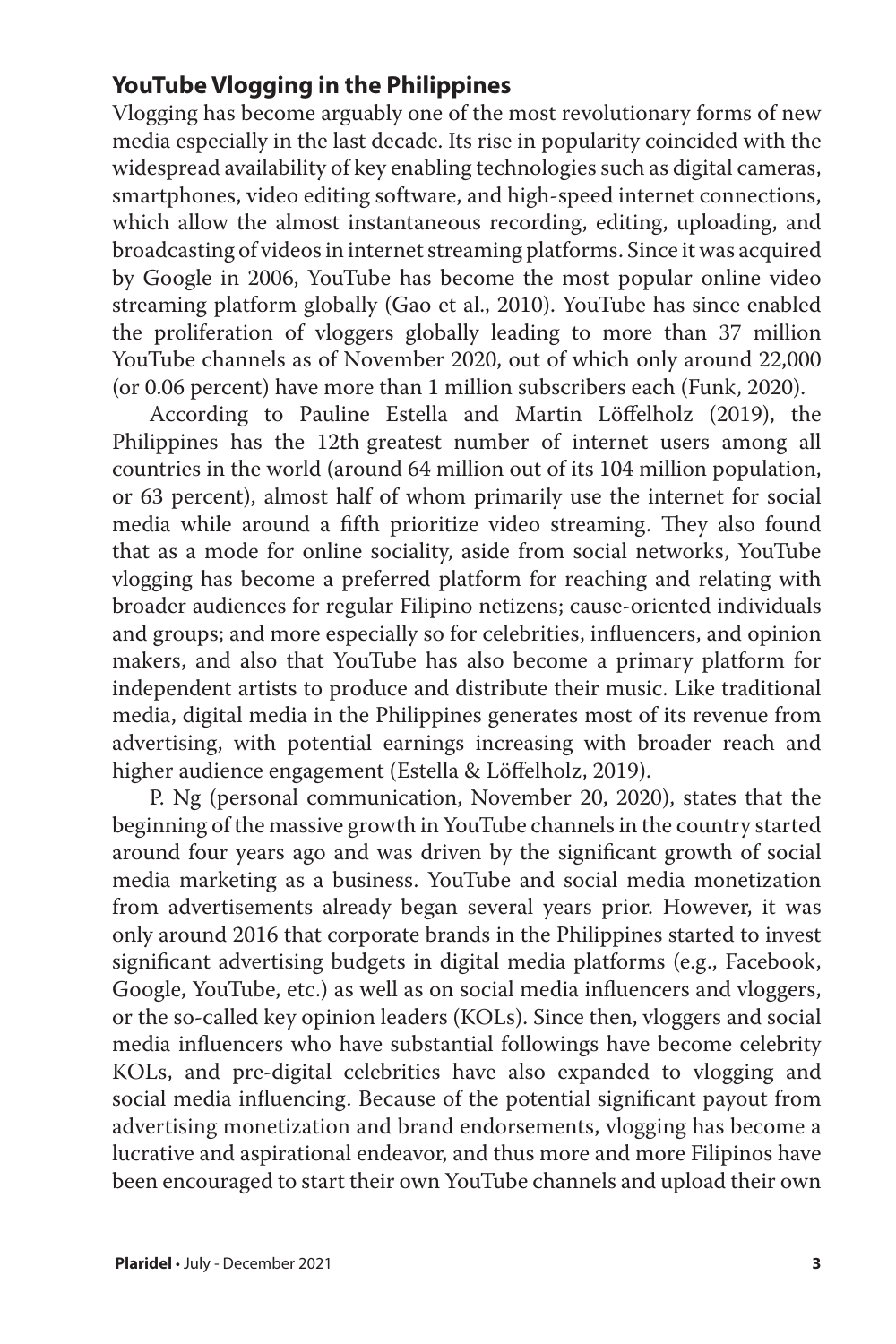vlogs. Some Filipino vlog channels have only started within the last four years and have since achieved huge success in terms of garnering millions of followers and the corresponding payout.

P. Ng (personal communication, November 20, 2020) also asserts that arguably the main audience appeal of these channels is the portrayal of relatable "real-life" narratives in their vlogs, which brings about a potent social and relational dimension, a market need that is insufficiently provided by traditional media such as print and television. She also contends that market segmentation is an important element in driving relatability, with vloggers often defining their brand equities into different target audience categories such as lifestyle, food, humor/comedy, mommy, song covers, dance, game streaming, tutorials, unboxing, etc. Aside from driving relatability, market segmentation is also strategic for a vlogger in terms of clearly defining an audience base with a demographic profile that corresponds to the target markets of specific brands (e.g., young mothers, millennial professionals, middle-aged men, etc.). Moreover, P. Ng maintains that although vlog content is generally presented as unfiltered or "real-life," they are nonetheless mediated, and most serious vloggers are cautious in editing out any potentially offensive, politically incorrect, or politically charged content because of significant commercial and personal risks such as getting flak from netizens, being attacked by so-called cancel culture, losing followers, being demonetized by YouTube, and getting blacklisted from corporate brand endorsements on the grounds of brand safety concerns.

## **The Muted Voice of the OG Filipino Vlogger**

The recent phenomenon in the Philippines of marketing-oriented and commercially driven social media influencing and YouTube vlogging of supposedly "real-life" content is described by Jeremy Shtern, Stephanie Hill, & Daphne Chan (2019) in terms of audience commodification and performative authenticity, in a qualitative study based on semi-structured interviews with 20 vloggers, influencers, and social media strategists based in the Philippines. Because YouTube vloggers are at least in part commercially motivated, and the extent of commercial gain is directly determined by the size of their audience or following and the quantity of their engagements (reactions and comments), vloggers tend to essentially commodify their audiences. According to Shtern, Hill, & Chan, this audience commodification impact the strategic relational work of vloggers with their audiences, in the sense that vloggers are driven to produce content that would be more relatable to as wide an audience as possible, although such content are often portrayed as authentic to the creators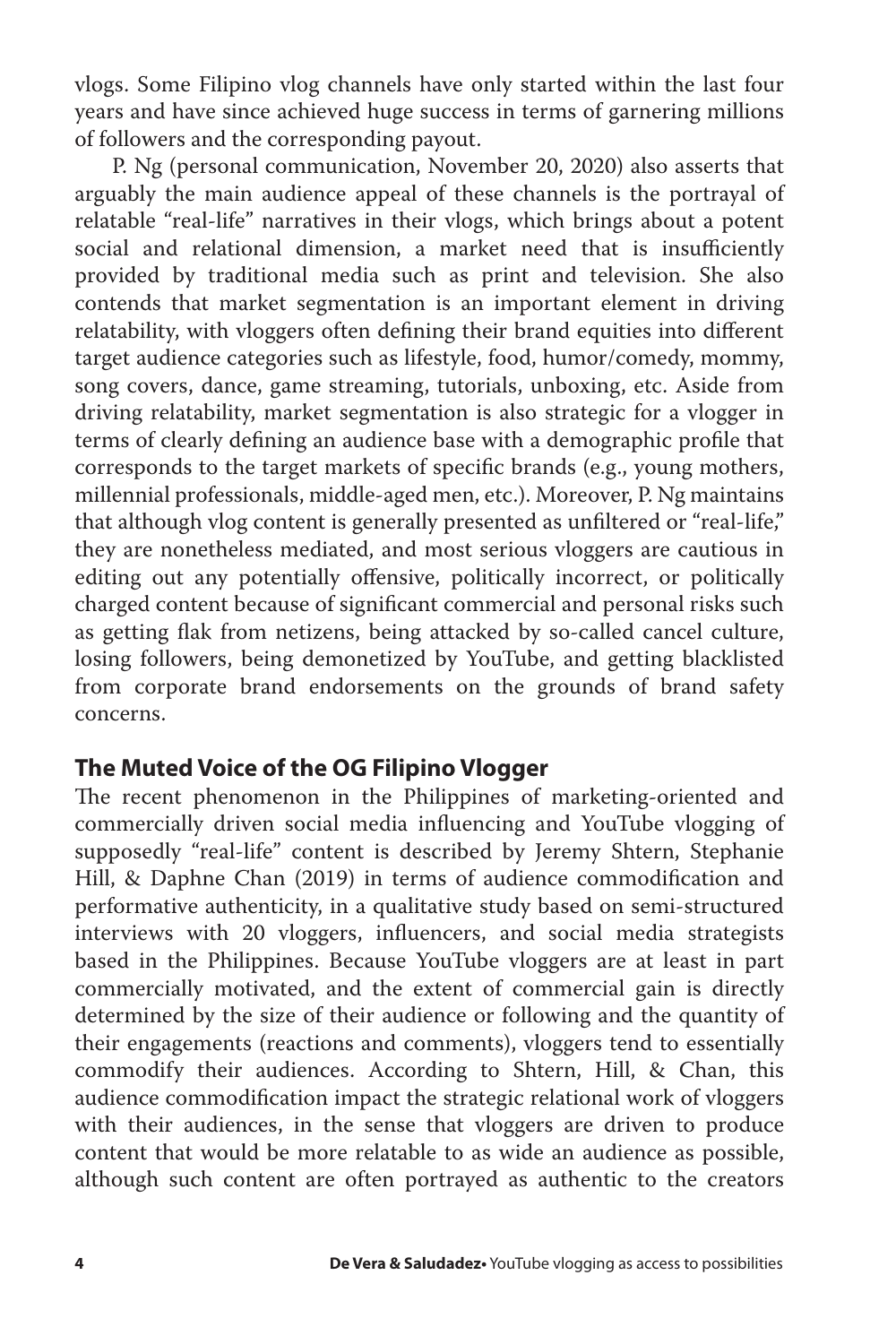themselves. They also assert that this strategic relational work entails the intentional creation of parasocial relationships with audiences which cover affective and emotional dimensions of connection such as personas, places, and ways of speaking. Thus, in a sense, such a presentation of authenticity is performative, grounded on the recognition of vloggers that the incorporation of content that represent the social reality of their audiences is more important in terms of ensuring their commercial success, instead of presenting personal authenticity (Shtern, Hill, & Chan, 2019).

However, there are also prominent Filipino vloggers who have started vlogging substantially in YouTube several years before the rise of commercial vlogging around four years ago (P. Ng, personal communication, November 20, 2020). Such vloggers can be said to represent the voice of the original (or more colloquially "OG," literally meaning "original gangster") Filipino vloggers. Although many OG Filipino vloggers have also achieved commercial success coinciding with the rise of social media marketing, and thus can be suggested to also (at least recently) ascribe subjective meanings to the communicative action of vlogging related to audience commodification and performative authenticity, their rich experience in and engagement with vlogging for several years prior can also potentially provide deeper insights on the meaning behind vlogging.

As of this writing, there are no significant past studies that are directly concerned with the OG Filipino vlogger voice, and the current study is likely the first one to present an analysis on this topic. Some past studies on vlogging in or related to the Philippines have focused for example on the content and narrative analysis of travel vlogs to analyze how they create a destination image (Peralta, 2019), on the analysis of a series of vlogs on HIV and AIDS awareness especially for deaf LGBT Filipinos toward an exploration of deaf queer advocacy and cultures (David & Cruz, 2018), and in the comparative textual analysis of vlogs to inquire on the sort of Filipino identity constructed (Fuerte, 2017). This suggests that the OG Filipino vlogger voice is muted in current communication scholarship on vlogging both in the Philippines and elsewhere.

Thus, this study aims for the OG Filipino vlogger voice to get heard. The notion of voice referred to here is in line with Linda Putnam's (2001) conception of voice as a "stance or a position from which to speak" (p. 41), consistent with ideas from feminist literature and critical theory. Following this construction, focusing on a muted voice in a communication study thus calls attention "to unique perspectives that are often ignored, silenced, or misunderstood" (p. 41). The OG Filipino vlogger voice brings a viewpoint on the contextual meaning behind the communicative act of vlogging that is situated before (both in the senses of temporally prior and conceptually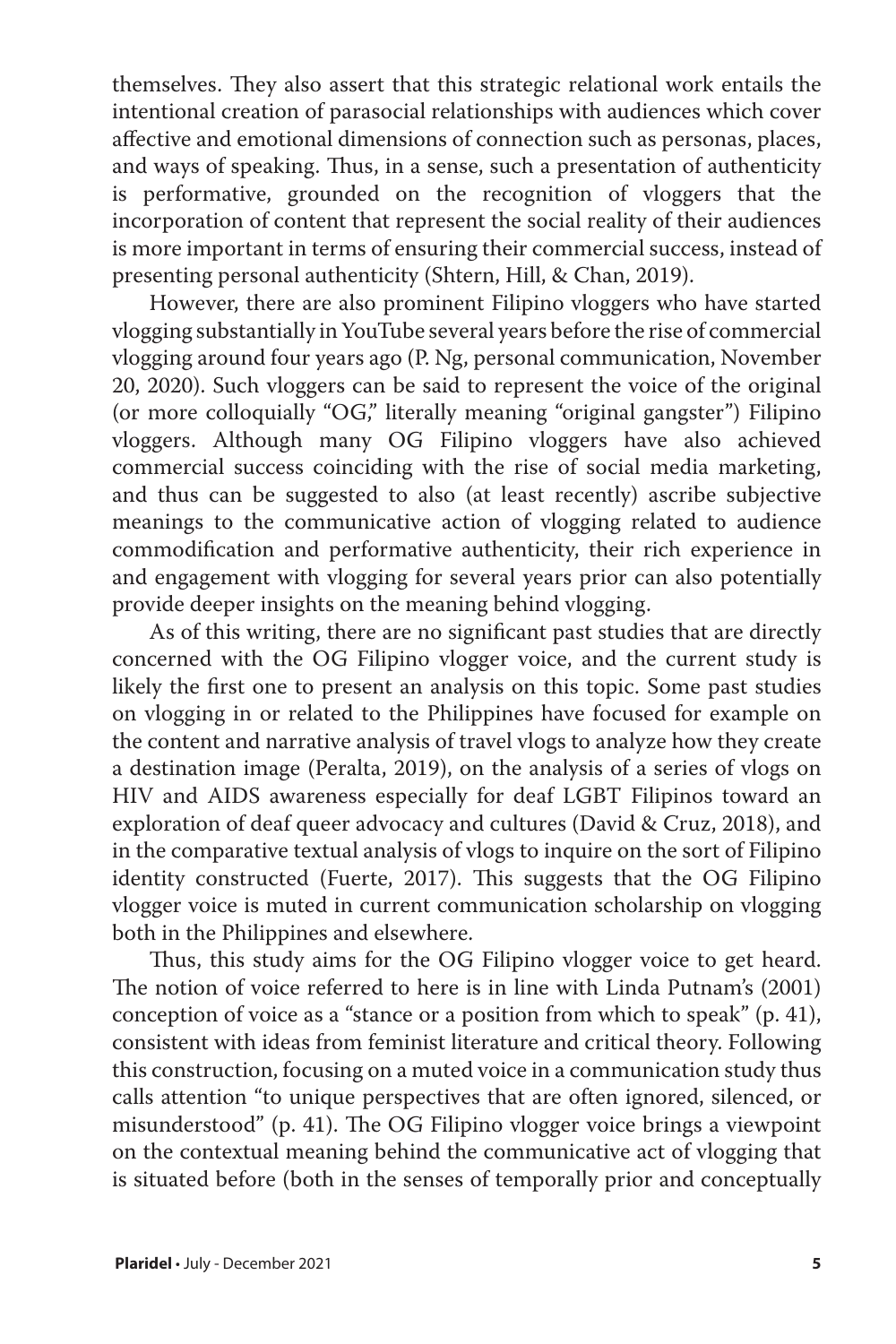deeper) its current prevalent associations as a lucrative opportunity to become a wealthy celebrity through commercialization via advertising monetization and brand endorsements. This voice will contribute in creating knowledge on the contextual explanation of how vlogging is meaningfully constituted in ways apart from being yet another shortcut to become rich(er) and (more) famous.

The subject or participant of this study is Lincoln Velasquez, more popularly known as Cong TV (with his YouTube channel having the same name) or simply Cong. He started YouTube vlogging in 2008 (almost 12 years ago), went full-time in 2015, and started earning from monetization only in 2017 (L. Velasquez, personal communication, November 14, 2020). His vlogs are mainly in the humor/comedy category, starting out with parodies and sketches, then later gaining a substantial following with his *USAPANG…*and *10 UTOS* series. Currently, most of his vlogs are created with Team Payaman, a team of vloggers and content creators which he leads, and which includes his partner, family members, and friends. Cong has also ventured into music (through his band COLN, for which he has produced a number of music videos) and business (through his clothing and merchandise line) (P. Ng, personal communication, November 20, 2020; "Cong TV," 2020). The Cong TV channel on YouTube to date has more than 7.2 million subscribers and has received more than 650 million views and is ranked 14th in terms of number of subscribers in a list that already includes the channels of institutional or organizational entities such as ABS-CBN, GMA, and Wish 107.5 ("Top 250 YouTubers," 2020). From the same source, considering only the channels attributed to individuals or couples (a list which already includes pre-digital celebrities), Cong TV is ranked 8th in the Philippines. In this study, Cong TV represents the OG Filipino vlogger voice.

## **A Phenomenological Study of the OG Filipino Vlogger Experience**

As already alluded to earlier, this study is a qualitative research on the communicative action of vlogging and focuses on the OG Filipino vlogger voice. The purpose of qualitative communication research is to understand the meaning behind the communicative action, and the sort of knowledge it provides is the contextual explanation of this meaning (Saludadez, 2020). There are different traditions of qualitative research, which have the same purpose of understanding meaning but which differ in how or where they locate meaning. This study is in line with the phenomenological tradition, which is concerned with understanding the meaning in terms of the essence of experience. Thomas Lindlof and Bryan Taylor (2011) describe that the primary scientific problem of the phenomenological tradition (particularly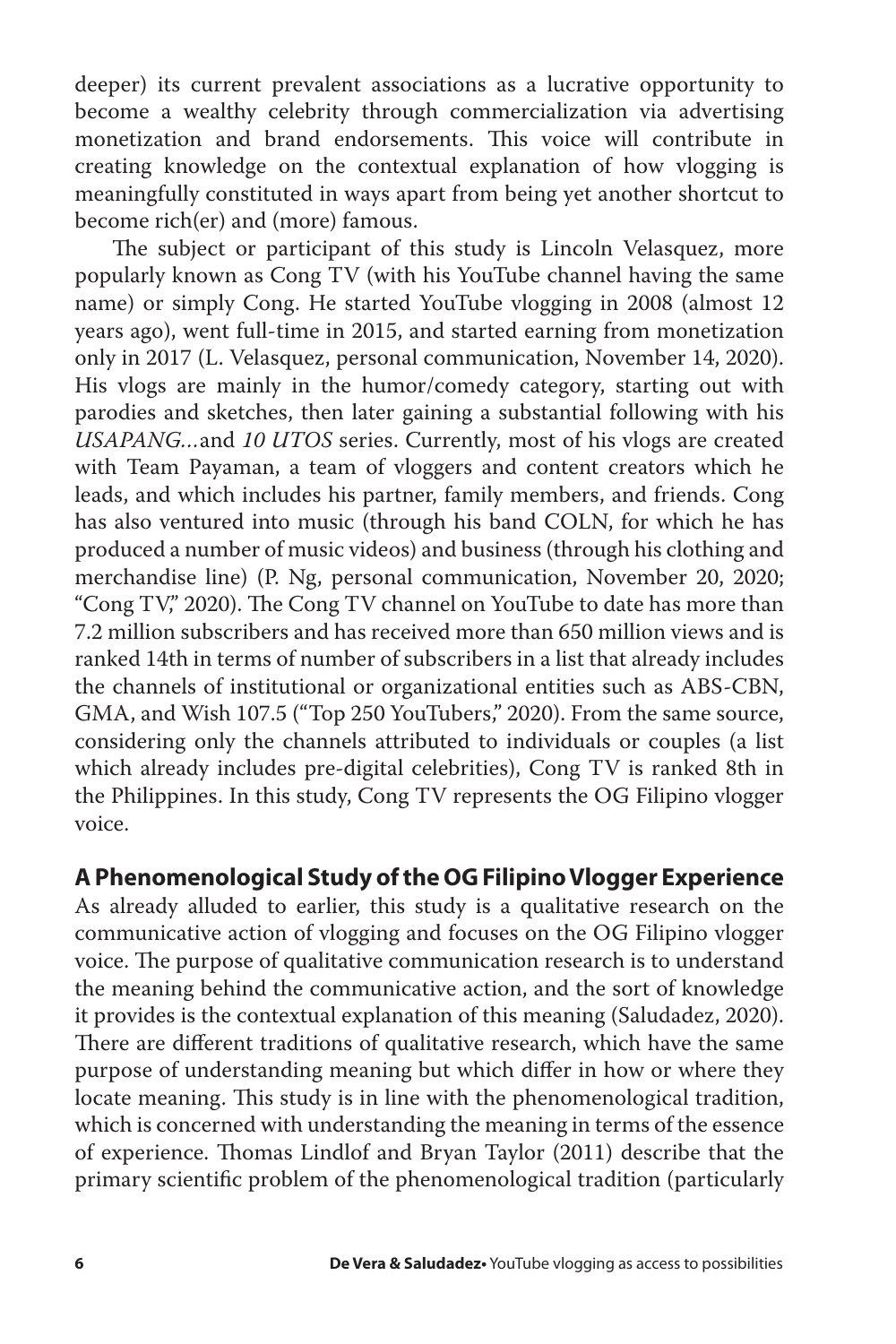based on Edmund Husserl's phenomenology) is "how things get to be that way: how the life world acquires its natural quality" (p. 37). "Life world" in this sense refers to the "unique world of being for all humans" (p. 37). This life world consists of objects of perception that may appear as transient and arbitrary and are thus usually taken for granted. However, this life world is also experienced by social actors as in a sense objective, timeless, and inevitable (i.e., with "the natural attitude") and in doing so "create meaningful order by standardizing, and abstracting from, the unique specifics of their recurring situations" (p. 37). In line with this, the research question that this study aims to answer is: what or how is it like to be an OG Filipino YouTube vlogger?

In the phenomenological tradition following Edmund Husserl's phenomenology (as cited in Lindlof & Taylor, 2011), the method employed to address the research problem of understanding the meaning in terms of the essence of experience is called "transcendental reduction," which entails the reduction of a communicative phenomenon (in this case, vlogging) to the transcendental elements that meaningfully constitute it. This is done through the "bracketing" of structures and appearances of the life world, so that otherwise common or normal objects of perception are revealed in their meaningful constitution and are thus understood. "Bracketing" can be characterized as the suspension of judgement regarding "things-inthemselves," and as the analysis of the intentional and conscious subjective experience. It can also be described as the act of "unpacking" a phenomenon (i.e., examining and analyzing the intentionality and consciousness in the experience of the subject until the essential meaning is exposed) (Lindlof & Taylor, 2011).

The "bracketing" employed in this study is an in-depth interview with Cong TV which intends "to make strange what otherwise seems normal" in order to "understand how common objects of perception are meaningfully constituted" (Lindlof & Taylor, 2011, p. 37). Specifically, in this study, the intent of the interview is to understand the meaning behind the communicative action of YouTube vlogging by capturing the essence of experience from the perspective of the OG Filipino vlogger voice. Thus, the interview format allowed for Cong TV to tell the story of his rich experience and simply raised the general questions of "what is vlogging to you?" and "what is in vlogging that explains your engagement in it?" as starting points. Some examples of specific vlogs from the Cong TV YouTube channel were also mentioned during the interview to encourage further and deeper storytelling. Follow-up questions were also asked only to better understand Cong TV's responses. Due to the limitations brought about by the COVID-19 pandemic, the interview was conducted virtually via Zoom,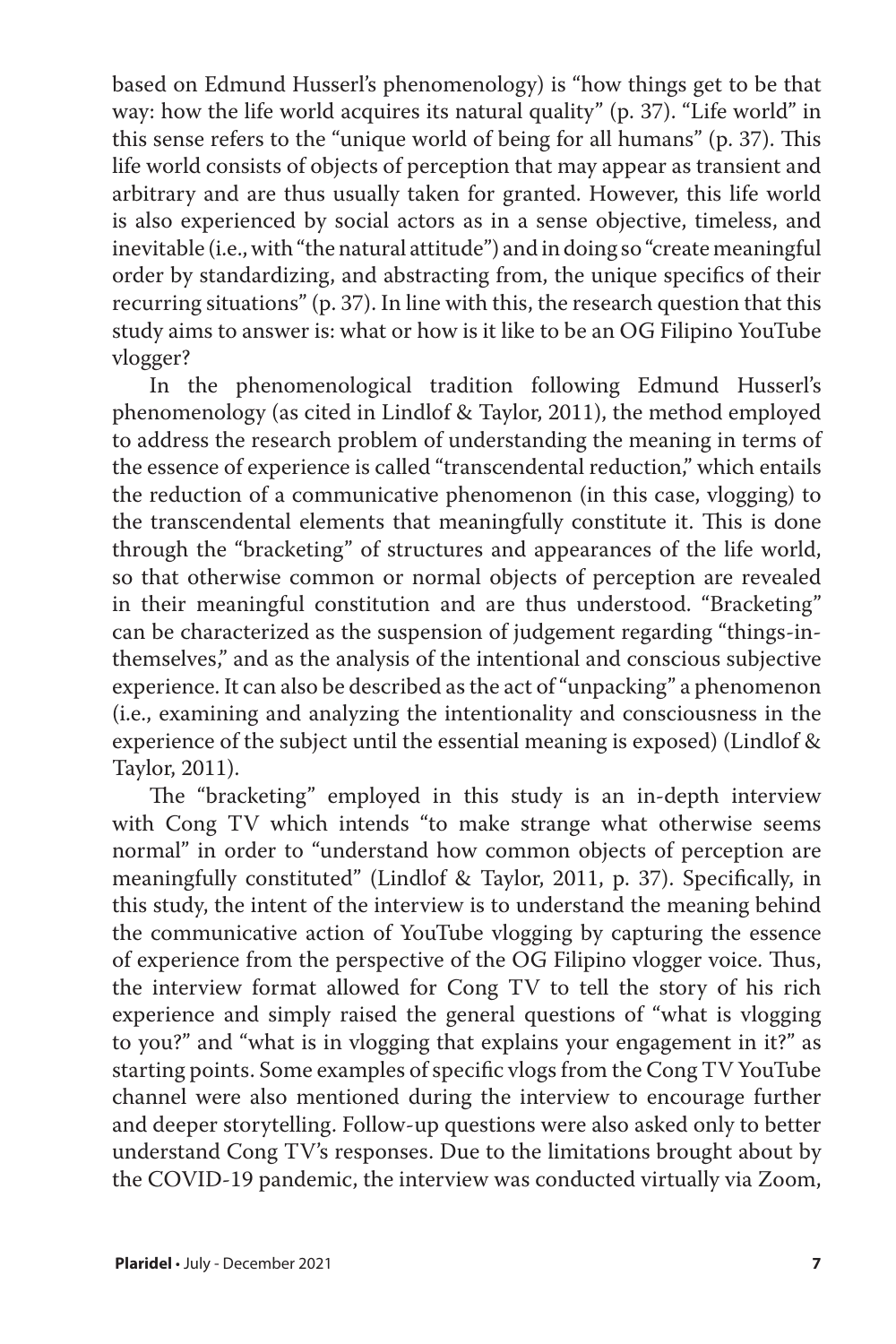was recorded with Cong TV's consent, and was subsequently transcribed. The interview was conducted in Taglish and an observer was also included with the intent to make Cong TV more comfortable in telling his story.

# **What Is Vlogging to the OG Filipino Vlogger?**

The data obtained from the transcription of the interview (L. Velasquez, personal communication, November 14, 2020) was analyzed in line with the method of coding, categorizing, and interpreting as described by Lindlof and Taylor (2011). Certain codes were identified in the verbatims and these were taken as chunks of meaning, which were subsequently categorized into affinity groups. The categories of empirical verbatims were then interpreted into abstract or conceptual sub-themes that provide contextual insights on what is vlogging to Cong TV and what is in vlogging that explains his engagement in it. There were 13 sub-themes that were identified.

**Sub-theme 1: Home collaborative work.**Vlogging is a gainful collaborative activity mostly done at home, with family, friends, and other people who are close to him. As Cong TV (2020) expressed, in describing some of the collective aspects of vlogging which he engages in:

> Isang bagay lang siya na parang nae-enjoy ko gawin kasama yung mga kaibigan ko*.* (p. 1)

> [It's just one thing that I seem to enjoy doing with my friends.]

> …pagdating sa post-edit nagde-decide kami na ah, alisin natin yan, masyadong dark, like hindi siya ano, pag lumabas sa tao yan, napanood nila, kumbaga mas marami yung hindi nila magugustuhan talaga yan. (p. 5)

> [...when it reaches post-edit, we decide to remove some humor that is too dark, as we think that if it gets released and people watch it, more people will not like it.]

> …sinama ko yung mga kaibigan ko…. Kumbaga pag may nangyayaring maganda sa 'yo, sino ba yung gusto mong kasama, di ba? Siyempre, unang-una yung pamilya mo, mga taong nakapaligid sa 'yo, yung mga taong sumuporta sa 'yo. Eh yung mga magulang mo, siyempre, lahat sila. Hanggang pwede kang mandamay, idamay mo. (p. 3)

> [I pulled in my friends… Like when something good happens to you, who would you like to take with you? Of course, first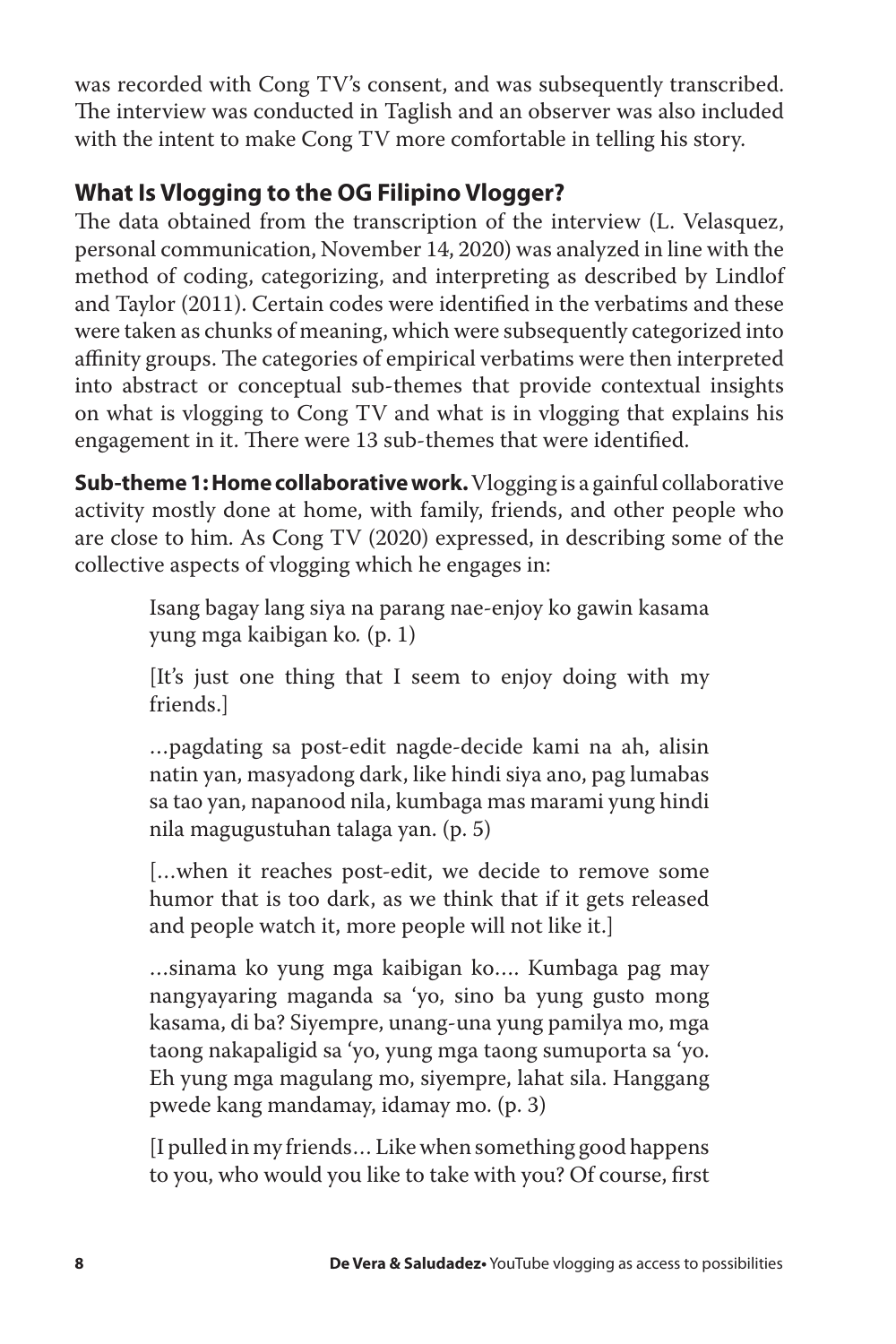your family, the people around you, and the people who support you. Your parents, of course, all of them. As much as you can share, share it.]

This sub-theme can be related to Karen Patel's (2017) analysis of social media interactions of cultural workers which showed strong evidences of collaboration. Specifically, in the context of YouTube vlogging, collaborations among content creators are a common practice and strategy to further engage audiences. In Cong TV's case, instead of other vloggers, his preferred collaborators are his family members, friends, and other people close to him (P. Ng, personal communication, November 20, 2020).

**Sub-theme 2: Conversation with virtual friends.** In a sense, vlogging is just like conversing with numerous friends in the virtual world. Such conversations, like normal face-to-face talks with friends, are humorous, relatable, comfortable, and may sometimes include profanities. However, such conversations are also sensitive to certain taboos that may be offensive or hurtful. As Cong TV (2020) said, in characterizing the content of the videos he uploads in his YouTube channel:

> *…*tayo buong buhay natin TV, nasanay tayo sa filter, okay. So for the first time in their entire life, nakakita sila ng, pwede pala yun, pwede pala yung ganitong klaseng. Pwede pala yung nagmumura…kasi yun yung totoong buhay eh. (p. 5)

> […our whole lives we only knew TV, we were used to filtered content. So when people saw my vlogs, it was the first time they saw unfiltered content and realized what's possible, even explicit profanities…because this is real life.]

> …kelangan mo lang din maging observant…. Kung anong bagay na pwede mong sabihin at hindi pwedeng sabihin. Kasi ngayon nga meron nang parang tinatawag na cancel culture.… Kaya kami dito, bago kami maglabas ng video vini-viewing naming…maging sobrang maingat kayo sa salitang bibitawan niyo sa internet. (p. 5)

> […you just need to be observant…. On things you can and cannot say. Because we now have so-called cancel culture…. So here, we preview a video before releasing it…be very careful on the words you say in the internet.]

> May mga bagay kasi na hindi ka pwedeng i-joke diba– cancer.… But you can, pwede kang gumawa ng joke about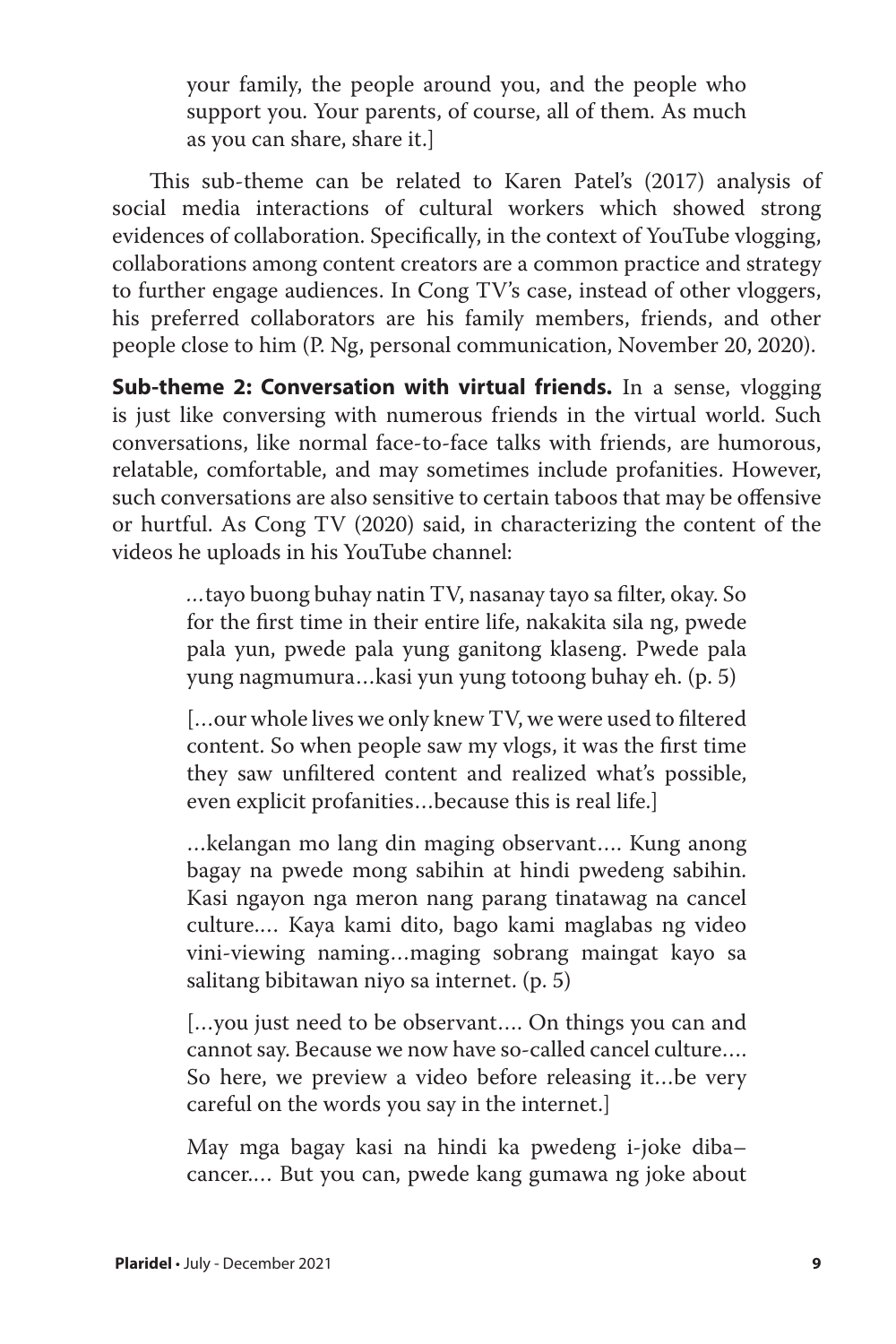death, bakit? Kasi lahat yun, nangyayari satin lahat yun, tama? (pp. 5-6)

[There are things you cannot joke about, like cancer.… But you can make jokes about death, why? Because that eventually happens to everyone, right?]

…maliban sa mura, kasi lahat naman nagmumura. (p. 6)

[…except for swear words, because everyone says them.]

This sub-theme suggests a friendship-like relational dynamic between YouTube vloggers and their audiences, similar to what Silke Jandl (2018) described from her content analysis of teenager-oriented vlogs. On one hand, YouTube vloggers create intimacy through content that feature their personal lives, and in effect invite their audiences into their "private – although consciously and heavily coded, as well as presentational – space" (Jandl, 2018, p. 16). On the other hand, YouTube vlogs are also consumed primarily in the viewers' bedroom, which is also their most private space. This two-way virtual intimacy characterizes the interaction in vlogging, and thus fosters a friendship-like relation.

**Sub-theme 3: Instant entertainment production.** Vlogging is a way to instantly produce content to entertain audiences. As Cong TV (2020) articulated, in talking about what gives him the most satisfaction about vlogging:

> Sana lang, alam mo yun, masaya pa rin sila pag pinapanood ako. Kasi nakakapagpasaya na sa akin pag nag-upload ako eh. Hindi na yung perang kinikita…. (p. 7)

> [I just hope that, you know, watching me still brings joy. Because now what makes me happy is every time I upload. Not anymore the money I earn….]

> …kapag alam kong sobrang tuwang-tuwa sila dun sa latest video na nilabas namin or dun ako pinakasobrang saya…. Kasi may real-time feedback kang makukuha eh, di ba may comments section na tinatawag…andaming likes, andaming ano, kumbaga masaya, yun yung masaya sa 'kin. Yun yung parang mission accomplished na naman ako…. (p. 8)

> […when I see that people are very happy with the latest video we released…because you get real-time feedback in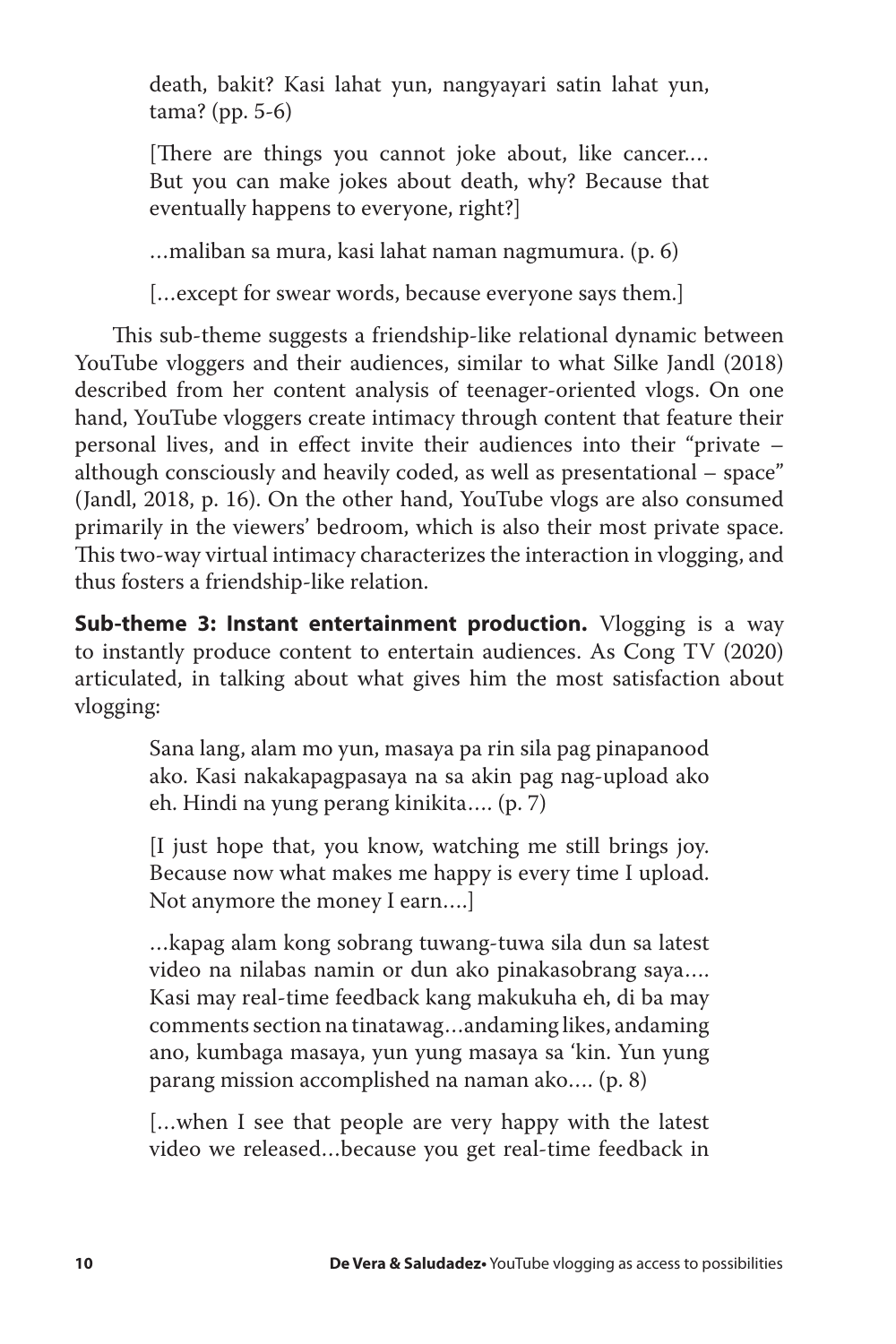the comments section…lots of likes, that's what makes me happy. It's like I've accomplished a mission again….]

The instant production of online entertainment, as alluded to in this sub-theme, is characteristic of what Thomas Poell et al. (2017) calls the platformization of cultural production. Platformization is essentially the reorientation of the production and distribution strategies of cultural commodities (e.g., video, music, games, applications, news, and fashion) around online platforms such as YouTube (in the case of videos). Through platformization, cultural commodities such as videos are produced and distributed, and also consumed by demand, instantaneously, and such dynamics likewise render cultural objects as volatile and contingent volatile in the sense that massive waves of content unpredictably evolve and change constantly to compete for audience attention, and contingent in the sense that their production, distribution, and consumption become dependent and conditional on the structural elements (e.g., hardware and software infrastructure, meta-algorithms, etc.) of the online platform.

**Sub-theme 4: Remote public service.** In a sense, vlogging is public service from a distance, in the form not only of providing concrete assistance to those in need, but also of significantly influencing, inspiring, and impacting others. As Cong TV (2020) stated, in stories on how he thinks he has helped others through vlogging:

> …tina-try ko rin iboka sa mga tao yung mindset na okay din, ganito rin yung gawin niyo, maghilahan kayo pataas, try niyo abutin kung ano yung trip niyo sa buhay. (p. 3)

> […I also try to preach in my videos the mindset of pulling each other up and trying to enable each other to achieve your dreams in life.]

> Madaling sumaklolo dun sa ibang nangangailangan, sa mga kaibigan mo. (p. 3)

> [It becomes very easy to help out those in need, especially your friends.]

> Kasi meron akong mga nare-receive na message na, "salamat, Kuya Cong, dahil sa 'yo graduate na ako, salamat, Kuya Cong, dahil sa 'yo tinapos ko, dahil sinabi mo, dahil sa ganitong klaseng mindset na binigay mo sa 'min. Salamat, Kuya Cong, kasi tumuloy ako sa pag-aaral, salamat at nakapasa ako sa board kasi nagpapaalis sa stress ko ay ikaw,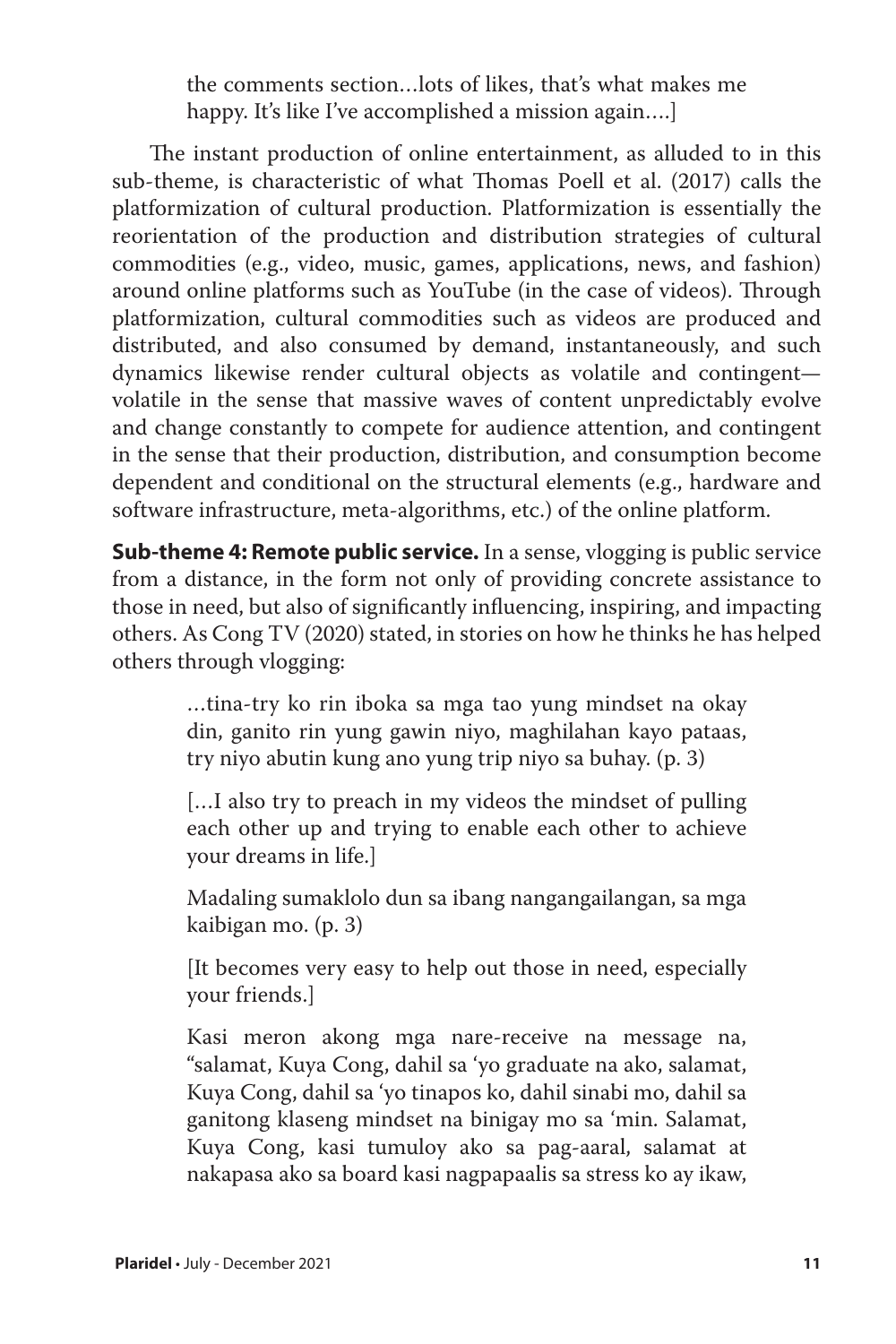dahil pinapanood kita tuwing ganito." Different kind of messages from different group of people from all walks of life, may iba-ibang pinagdadaanan…hindi ko alam na ganun na pala yung epekto ko sa kanila, di ba just by simply doing videos nang nasa bahay tapos posting it online… (p. 3)

[Because I receive messages such as, 'thank you, Kuya Cong, I have finished school because of the mindset you taught, thank you, Kuya Cong, because watching your videos relieves my stress and helped me pass the board exams.' Different kinds of messages from different groups of people from all walks of life, who are going through different struggles... you never know that you have made such an impact on them, just by simply creating videos at home and posting them online…]

This sub-theme concurs with the analyses and documentations of past studies on how vlogging is employed to remotely provide social support to others, for instance to people who experience marginalization such as transgenders (Feger, 2019), people with severe mental illnesses (SMIs) (Sangeorzan et al., 2019), and African American women wearing natural hair (Ellington, 2014), and to young people seeking a community to collectively advocate for social change (Raby et al., 2018).

**Sub-theme 5: Online learning process.** Vlogging is an online venue and process for learning skills such as video production, brand building, and continuous improvement. As Cong TV (2020) voiced, in reminiscing on how he started vlogging and on how he has learned from the vloggers he looks up to:

> …bago ako naging YouTuber, sobrang hilig kong manood ng YouTube videos, so napakarami kong pinapanood na YouTubers way back 2007. Simulan mo na kina Moymoy Palaboy sa mga Pilipino, sina Kuya Jobert. Sa international si nigahiga kung tawagin or si Ryan Higa. Tapos yun sila yung mga una kong pinapanood, sa kanila ko nakita. And then siyempre wala naman akong gamit, bata pa 'ko, so kung ano lang yung available na meron ako noon is parang digicam na maliit. So tinry kong mag shoot ng video nung 2008. Gumawa rin ng video, siyempre na-inspire ka lang din. (p. 2)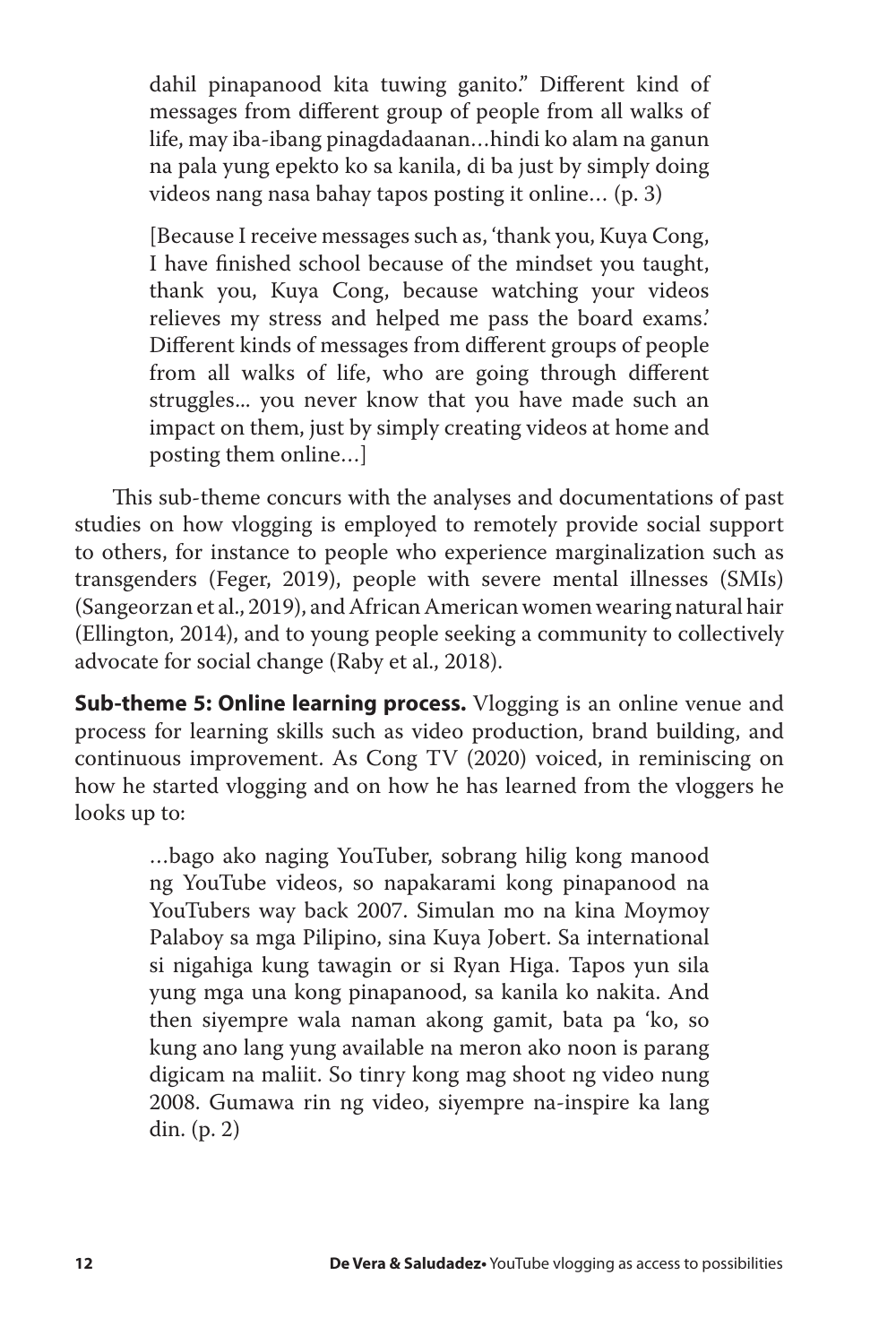[...before I was a YouTuber, I enjoyed watching a lot of YouTube videos, and I was a big fan of YouTubers as early as 2007. Both Filipino (Moymoy Palaboy, Kuya Jobert) and international (nigahiga or Ryan Higa) pioneers. They were the ones I watched first, and from them I saw it first. Of course, I did not have any equipment then as I was still young, so I only used whatever was available, it was just a small digicam. So I tried shooting videos in 2008. I also created my own videos, of course I was just inspired.]

…nung nagsisimula ako, nandun yung struggle, hindi mo talaga alam kung ano yung identity mo as a YouTuber, kasi yun yung mga nags-struggle pa eh. Like ano ba talaga yung gagawin ko, ano ba yung magandang makita, ano ba yung nakakatawa. (p. 2)

[...when I was starting out, the struggle was there, you have not yet figured out your identity as a YouTuber, because those were times of struggle. Like what should I really do, what content would be good to watch, what would be funny.]

I also try to learn from the mistakes of the others. May mga tao akong tinitingala na nagkakamali din silang mga YouTuber… (p. 10-11)

[I also try to learn from the mistakes of the others. There are YouTubers I look up to who also made mistakes… ]

Aside from learning reflexively and through vlogger exemplars, another more direct learning process in YouTube vlogging is in building "meta" strategies to leverage YouTube's algorithm in order to drive and sustain channel growth and success, in terms of gaining subscribers, views, and engagements (L. Velasquez, personal communication, November 14, 2020). One example of such learning process in building "meta" strategies is how vloggers adopt "vlogger parlance," to deliberately include in their speech keywords that can be detected by YouTube's autogenerated textual closed captions (CC) algorithm. When more relevant keywords are captured by YouTube's CC algorithm, it would correspondingly be more likely for the vlog to appear in searches and suggested videos lists. This consequently results in greater visibility and viewership potential (Bishop, 2018).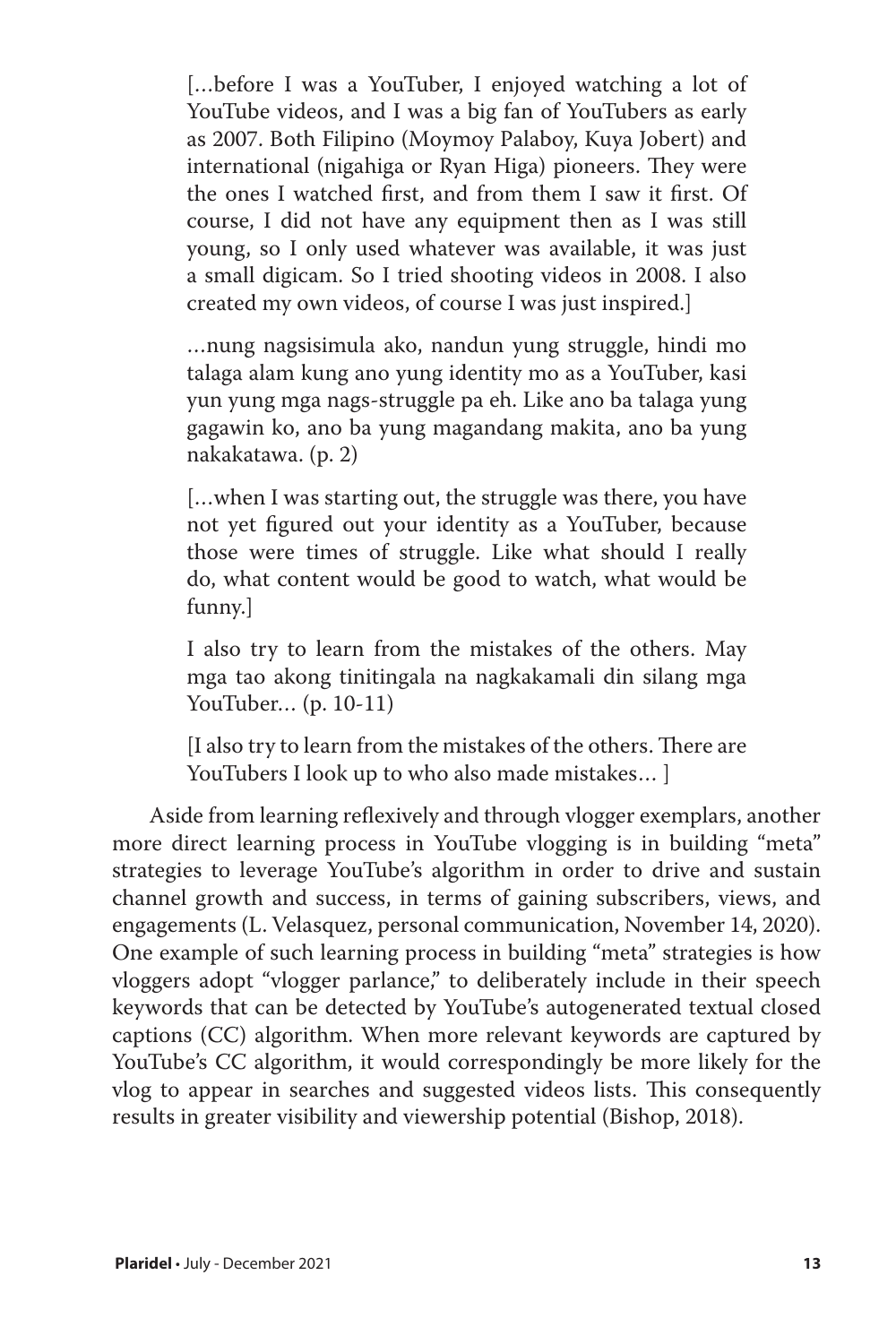**Sub-theme 6: Social research work.** Vlogging provides new insights and knowledge on social phenomena such as humor and collective habits. As Cong TV (2020) has said, in pointing out how his personal curiosity has been integrated into his vlogs:

> …feeling ko nakakatawa ako kahit hindi naman talaga. (p. 11)

[...I feel that I'm funny, even though I'm really not.]

So maraming tao rin yung makakarelate, aware sila na nangyayari yung isang bagay na yun, pero hindi nila napap ansin. Kumbaga parang subconscious aware lang, hindi yung fully aware. (p. 4)

[So many people will be able to relate, because although they may be subconsciously aware, they don't usually take full notice of such things.]

This sub-theme can be related to Maria Aspinen's (2019) discussion on how vlogging is "making mundane magical" (p. 1). Aspinen advances that while it is evident that vloggers influence their followers, conversely followers can also influence and inspire vloggers. Through interactions with their followers, vloggers get inspiration for content material that feature commonplace life worlds which are integrated into their vlogs together with their own creative views and insights. Thus, in a sense, vlogging has the potential "to make strange what otherwise seems normal" (p. 37), which is one articulation of the intent of phenomenological qualitative research (Lindlof & Taylor, 2011).

**Sub-theme 7: Investment for future.** Like economic investments, vlogging involves the outlay of capital (in this case, of passion and effort) and begs some amount of belief, faith, and hope that the capital will grow in time. As Cong TV (2020) expressed, in reflecting on what kept him motivated during the first several years of vlogging when he was not earning from it yet:

> Wala munang pera…nung panahon namin walang ganun, nung nagsisimula ako. (p. 1)

> [During our time there was no money yet, when I was starting out.]

> …nung panahon na yun, I was hoping na sana merong kakaiba. Kasi wala pa naman talagang kumikita ng…. Ngayon mga YouTubers kumikita ng milyon, sobra-sobra,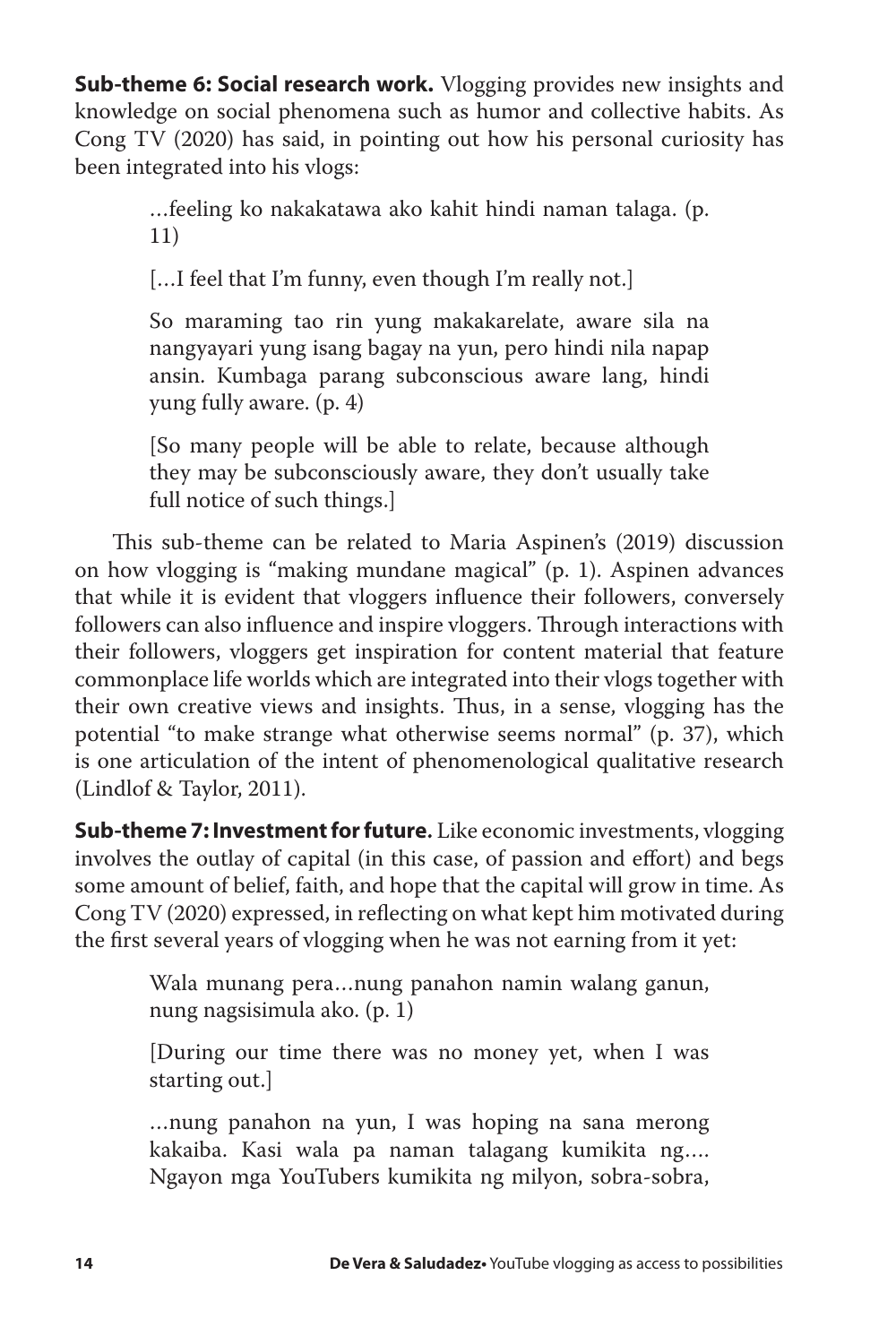milyon-milyon, pero nung time na yun wala naman akong nakikitang parang konkretong parang Pinoy na ito kumikita ito ng milyon, wala, walang ganun. I mean wala talaga, wala. So iniisip kong pera na kaya nitong baguhin ang buhay ko pero hindi ko alam in what way or paano, umaasa lang ako na sana meron nung time na yun. (p. 2)

[…during that time, I was hoping for something different. Although no one was earning from YouTube yet…. Now, YouTubers earn millions, lots of money, but during that time I did not see concretely any Filipino who was earning substantially, no one really. So, in my mind I thought earning money from YouTube could change my life, but I did not know yet in what way, but I was hopeful.]

…paano ako aasenso. And yung vlogging isang nakikita kong parang tingin kong, nung time na yun, although walang pera, pero tingin ko feeling ko, ito yun. (p. 2)

[...how can I move up in life. And I somewhat saw that vlogging could be the way, although I wasn't earning yet during that time, but I felt like this could be it.]

I think law of attraction is regalo sa 'tin ni Lord. Mas malapit siya sa salitang faith, gaano ba kalakas yung pananalig mo. (p. 7)

[I think the law of attraction is a gift from God. It's related to faith, on how strong your faith is.]

…kung pera habol ko malamang sumuko na ako…naniwala lang ako dun sa ginagawa ko, dun sa bagay na gusto kong gawin…. (p. 8)

[…if money was my only motivation, likely I would have given up…but I simply believed in what I was doing, on what I wanted to do….]

This sub-theme can be related to Brooke Erin Duffy's (2015) idea of online content creation as "aspirational labor," or in other words as labor grounded on aspiration, which is work that entails a pulled forward investment of emotions, time, effort, and perhaps even economic resources with the hope of eventually gaining rewards (maybe in the form of a wellcompensated career) in the future.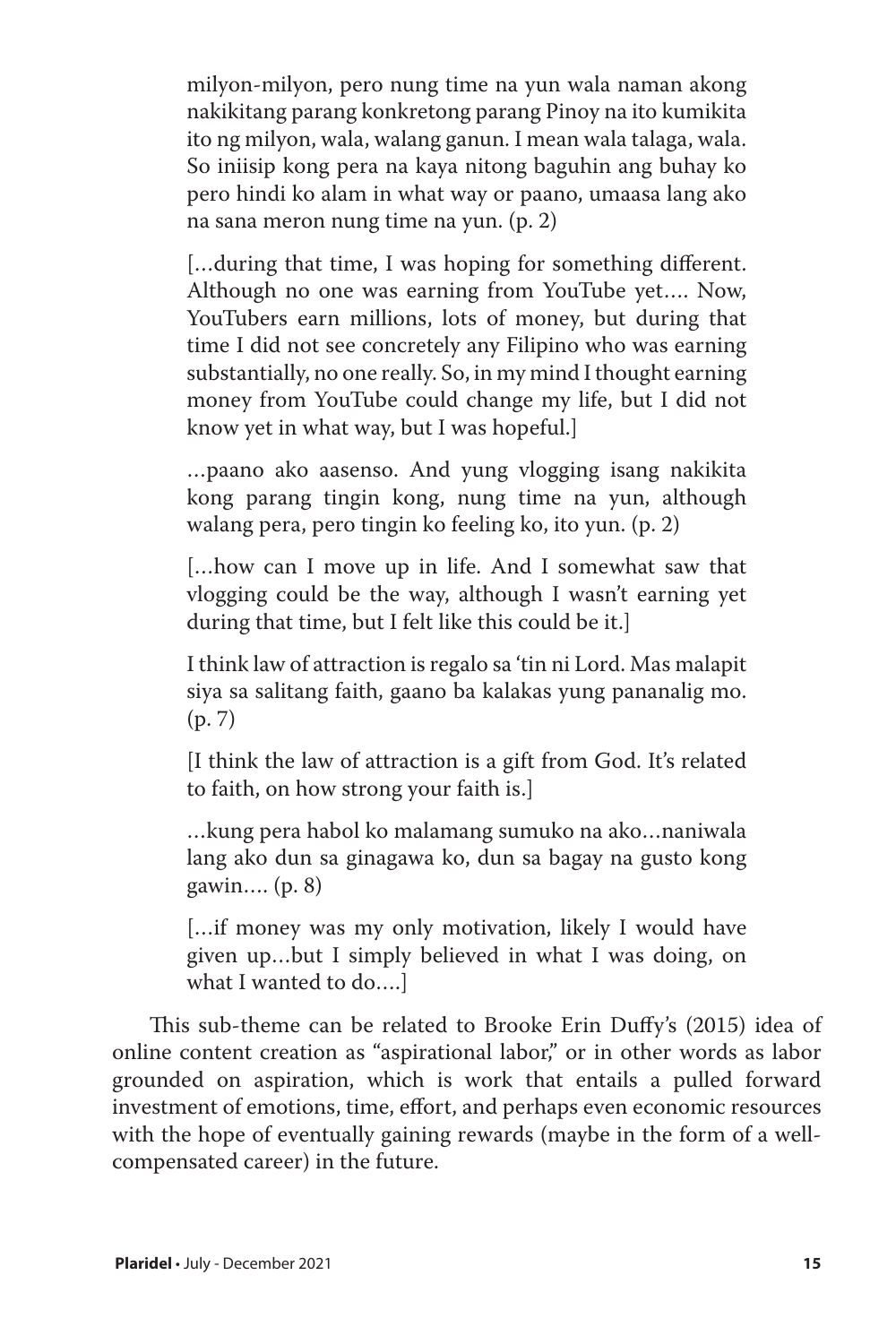**Sub-theme 8: New game-changing career option.** Vlogging is an alternative career that brings the promise of potential accelerated progression, similar to networking or multi-level marketing. As Cong TV (2020) said, in recalling how his past experiences in networking have impacted his vlogging:

> …fini-figure out mo sa sarili mo kung paano ka makakaalis ditto sa rat race kung tawagin…. Kasi I always wanted na umasenso eh…nag networking ako before, so meron akong mga catchphrase na pawer, payaman, sa networking ko nakuha, kaya naming tinatawag na Team Payaman. Kasi ako yung tao na naghahanap lagi ng shortcut sa buhay…. (p. 2)

> […figuring out how you can get out of the so-called rat race…. Because I always wanted to move upwards…. I did networking before, and from there I got the catchphrases I use in my vlogs like pawer and payaman, and that's why my team is called Team Payaman. Because I am the type of person who's always looking for a shortcut in life….]

> …hindi po ako kumita sa networking, pero mas malaki pa rin yung nakuha ko. Kasi meron akong wisdom, knowledge na nakuhana hindi ko matatagpuan sa kahit anong eskwelahan nung time na yun. (p. 7)

> [...] did not make any money in networking, but I got something greater out of it. Because I got wisdom, knowledge that I could not have found in any school during that time.]

This sub-theme's included notion of vlogging as a career option is in line with the characterization of Daniel Ashton and Karen Patel (2018) of vlogging as a legitimate and more and more popular, normalized, and visible form of cultural work. Part of what demonstrates the legitimacy of vlogging as a career, Ashton & Patel argue, is the often underappreciated level of expertise required to become a successful vlogger. Some of the salient skills that a serious vlogger needs to master include audience engagement, fans interaction and collaboration, and authenticity staging.

**Sub-theme 9: Alternative venue to audition.** In a sense, vlogging is another way of auditioning for opportunities for media stardom, in the same way that aspiring actors and celebrities audition for character roles in movies, television, and reality shows (e.g., *Pinoy Big Brother*). As Cong TV (2020) articulated, in relating the pleasure of seeing himself on video: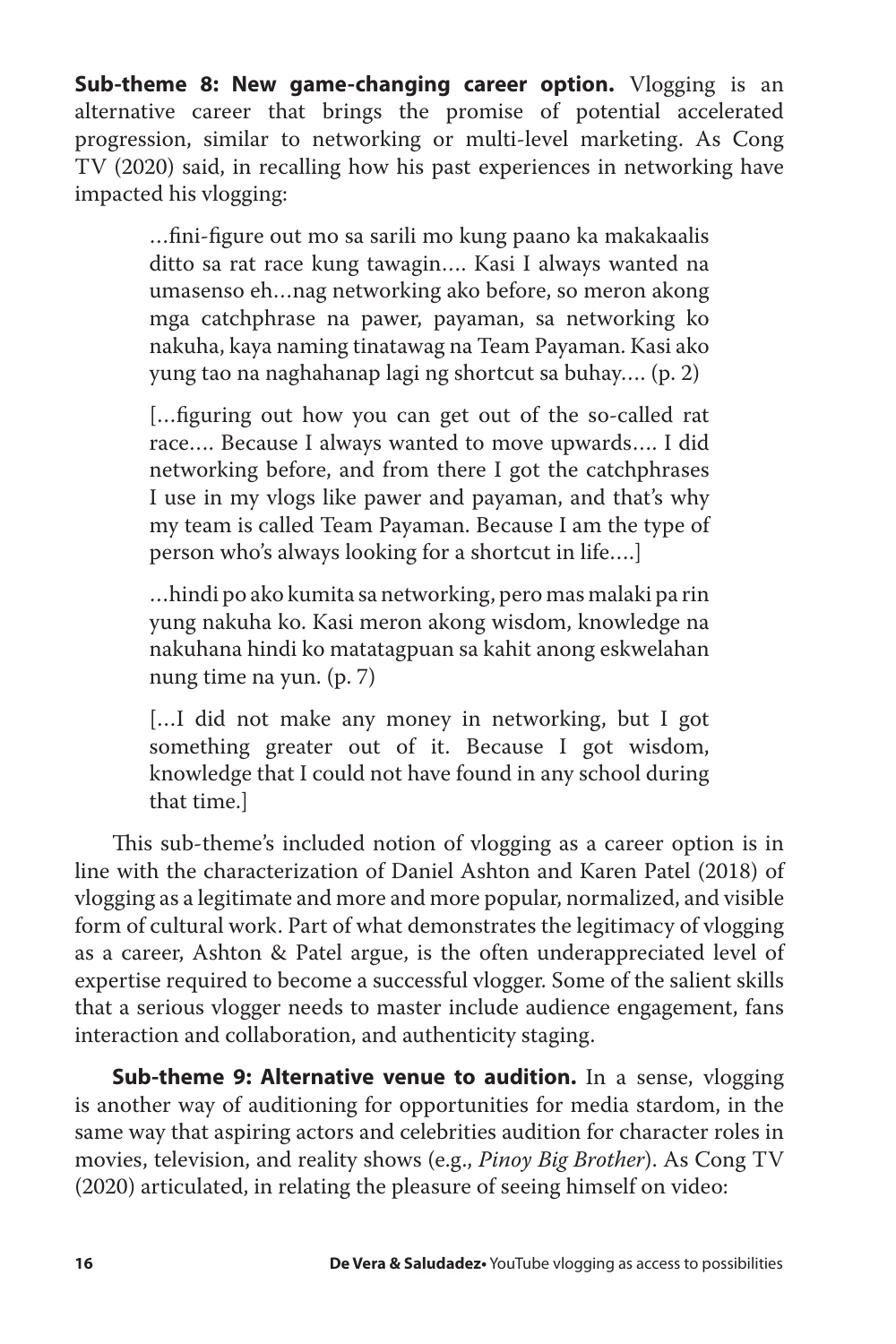…iba lang yung pakiramdam na nakikita mo yung sarili mo sa video. Kasi lahat naman tayo gusto natin maging artista, di ba? Gusto natin Makita natin sarili sa screen, pero hindi lahat napagbibigyan nang ganun. (p. 1)

[...it's a unique feeling to see yourself on video. All of us want to become movie stars, right? We want to see ourselves on screen, but not everyone is given that chance.]

Siguro yungs umikat, gusto ko yun, nung time na nagsisimula…di mo na kelangang dumaan sa TV eh, like ito na yung platform eh. (p. 1)

[Perhaps to become famous, I wanted that, even when I was still starting out…you don't need to be on TV, because this is already the platform.]

In line with this sub-theme, Elliot Panek (2007) posits that aside from entertaining the audience, it seems that the other major purpose of an online video is to serve as an audition for opportunities in film and television, to be viewed by media executives or agents. This insight came from Panek's exploration of the careers of online filmmakers, during a time when online video creation was still in its early stages, only a year before Cong TV started uploading vlogs to his YouTube channel.

**Sub-theme 10: Creative experimentation.** YouTube vlogging creates opportunities to pursue other creative ventures. As Cong TV (2020) stated, in sharing why he has also expanded into other endeavors such as music and business:

> …sikat ka na eh…. So try mo siya i-convert pa sa iba. Like ako, mahilig ako sa music, so naggigitara ako, ba't di ko i-try, subok lang…. (p. 3)

> […you're already famous…. So try to expand to other opportunities. Since I like music and I play the guitar, why not try it out….]

> Maximize your, try natin ikutin lahat, suyurin natin yun, kung ano yung pwede nating gawin. Kasi, ayun minsan lang ako mabuhay eh, subukan natin lahat. (p. 10)

> [Maximize the things you try, the things you can do. Because I only live once, at least I've tried everything.]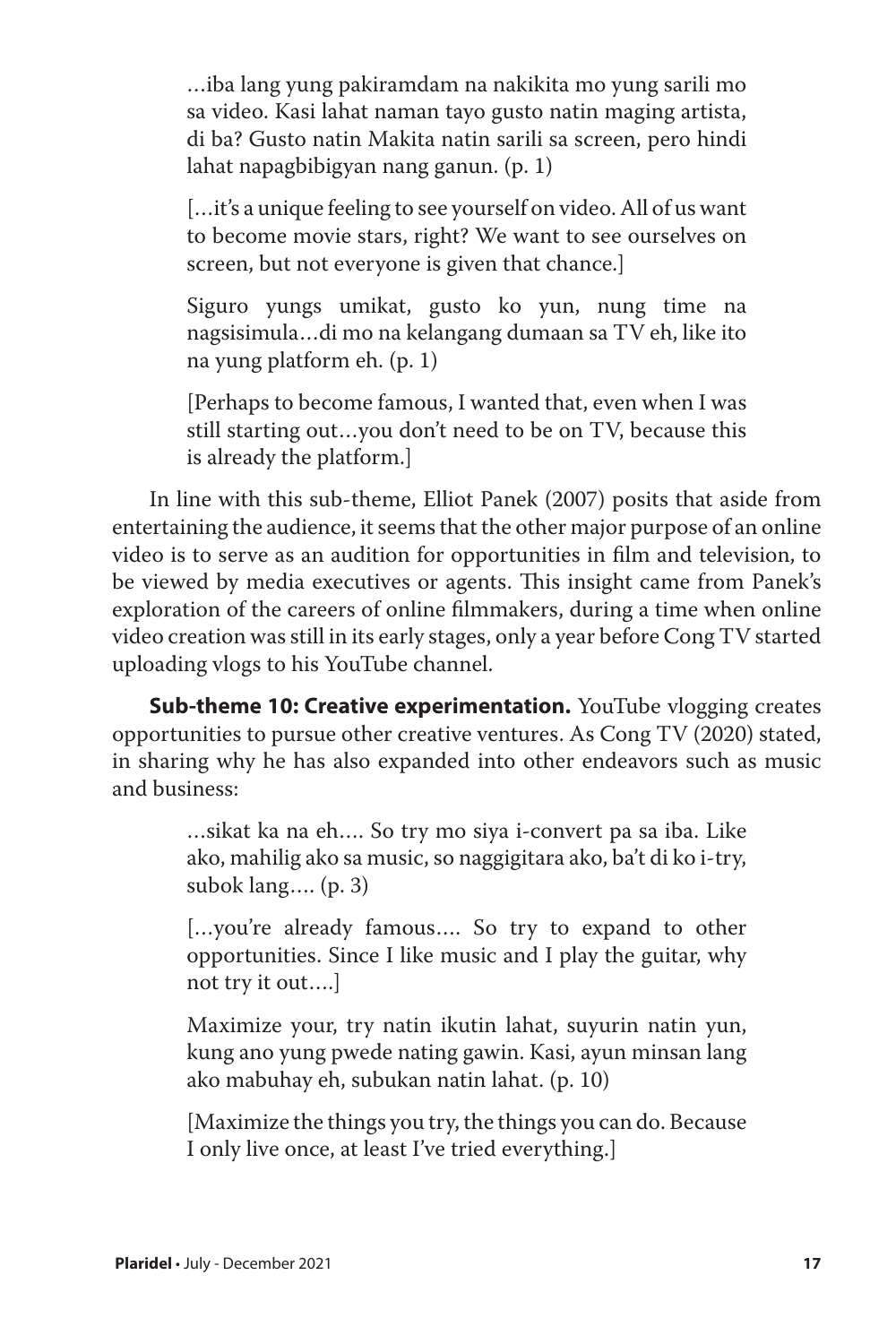The multiple mentions in the interview extracts of the desire to try out as many creative endeavors as possible essentially express the spirit of creative experimentation. In an interpretive phenomenological analysis of YouTube content creators, Josephine Foster (2014) identified as a main theme the contextual explanation of vlogging as creative medium and outlet. This subtheme takes this further (or perhaps deeper) beyond the immediate creative pursuit of vlogging itself, to include the possibility of experimenting with other creative endeavors.

**Sub-theme 11: Free platform for expression.**Cong TV's YouTube vlog allows him to express himself freely in his own terms without limitations. As Cong TV (2020) voiced, in describing the autonomy that vlogging provides:

> I make my own videos, my own rules, sa sarili kong space. And then gagawin ko lahat yun, walang limits, walang  $MTRCB....(p. 1)$

> [I make my own videos, my own rules, in my own space. And I can do all that without limits, without MTRCB.…"]

> Ay pwede pala yun…. Yun nga kasi walang rules eh, president ng Pilipinas, kahit presidente ng Amerika, walang kapangyarihan over the internet. (p. 5)

> [Everything's possible…because there are no rules, even the Philippine or US president don't have power over the internet.]

This sub-theme is consistent with current common perceptions on the inclusiveness and accessibility of internet platforms as modes of expression, as well as on the critical analysis of Stuart Cunningham and David Craig (2018) from which they argue that online entertainment (which includes YouTube vlogging) challenges prior notions of media globalization. They assert that platforms like YouTube differ significantly from traditional forms of global media such as television broadcasting and film which are often subject to hegemony and content control (e.g., of national regulatory regimes). Instead, online entertainment platforms such as YouTube drive facilitation of content and promote significantly greater diversity of content, creator, and culture and language representation. Hence, they describe online entertainment as a "proto-media industry that represents nontraditional media ownership, disruptive platforms, and unique content innovation" (p. 5409).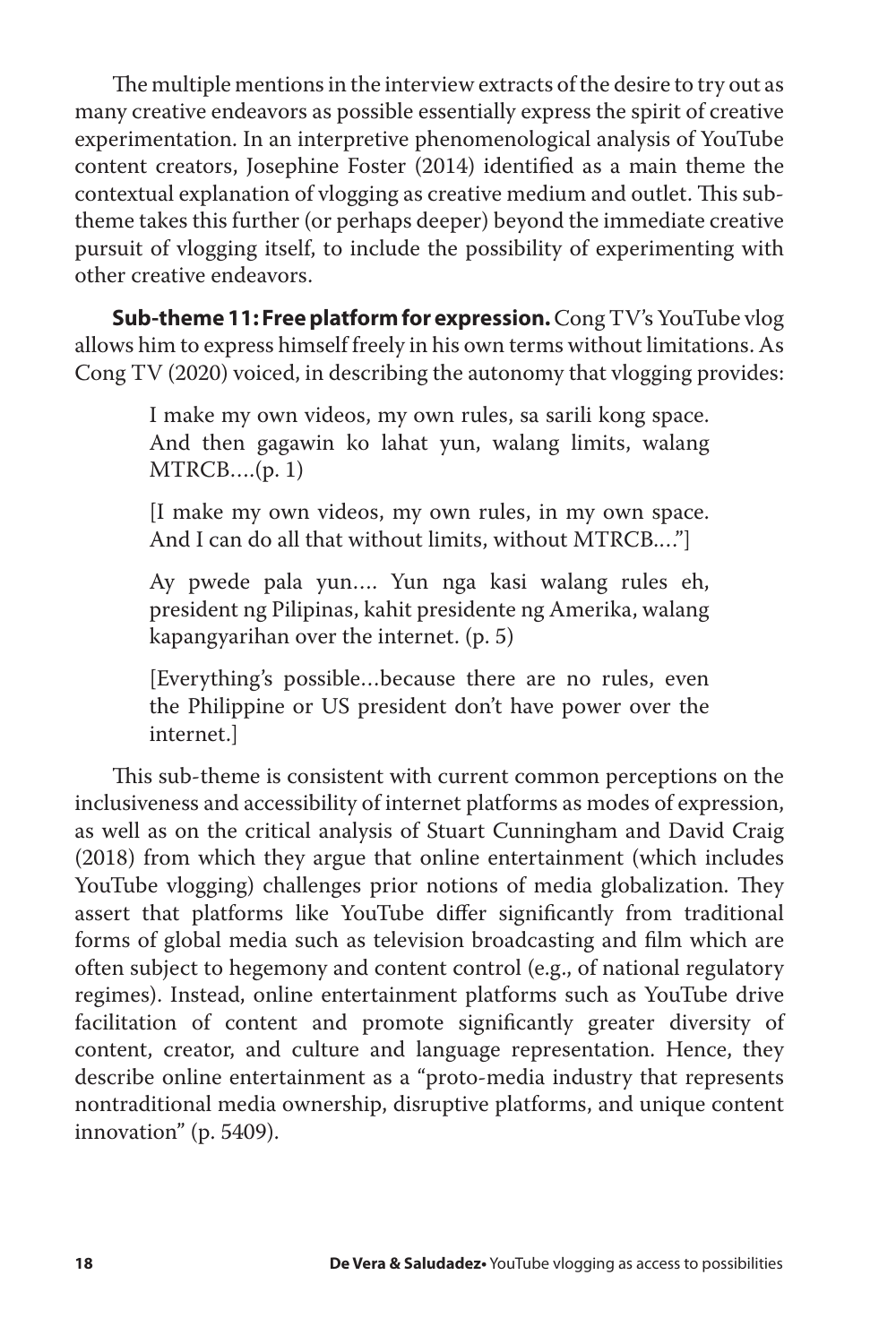**Sub-theme 12: Artistic competition.** Through vlogging, Cong TV is able to engage in projects that elevate the standards of Filipino artistry. As Cong TV (2020) has spoken, in talking about a music video he produced for his band COLN, wherein he invested in Hollywood-quality production tools and resources:

> Nafru-frustrate ako sa quality nila…. Pera-pera na lang ba talaga ang labanan. Dun sa video na yun wala kaming kinita roon, nilabas naming lahat…kasi gusto kong mag set ng example na kung gagawin niyo, gawin niyo ang pinaka the best. (p. 9)

> [I got frustrated with the quality of their work.… Do they only care about money. In that video we did not make any money, it was all expenses…because I wanted to set an example that if you do something, do it with the best quality.]

> …gusto kong i-improve sa audience, na pag may gumawa ng isang ganito mag all out kayo, mag all out din kayo sa support para maulit. (p. 9)

> […it was also a call to action to the audience, that if you see quality content, give your all-out support also so more of such will come.]

> Gusto ko kasi parang Hollywood. Hindi ko alam kung naachieve naming diyan. Pero parang, nagagawa nila, pero bakit hindi natin gawin. Isang malaking question sa 'kin talaga kung ba't di nagagawa dito? (p. 9)

> [I want to produce something that's Hollywood-quality. I don't know if we achieved that there. But it's like, they are able to do it, but why don't we do it also? It's really a big question to me why can't we do it here?]

In connection to the notion of competition for the purpose of elevating artistic standards, Daniel Sanchez (2020) describes how Casey Neistat elevated the standards of vlogging in terms of discipline and excellence in 2015 when he started uploading YouTube videos (for 534 consecutive days) with much higher cinematographic, storytelling, and editing quality compared to the mostly raw and point-and-shoot vlogs that were previously prevalent. In effect, Neistat raised the bar for vloggers to produce high quality content which was critical in growing viewership toward the massive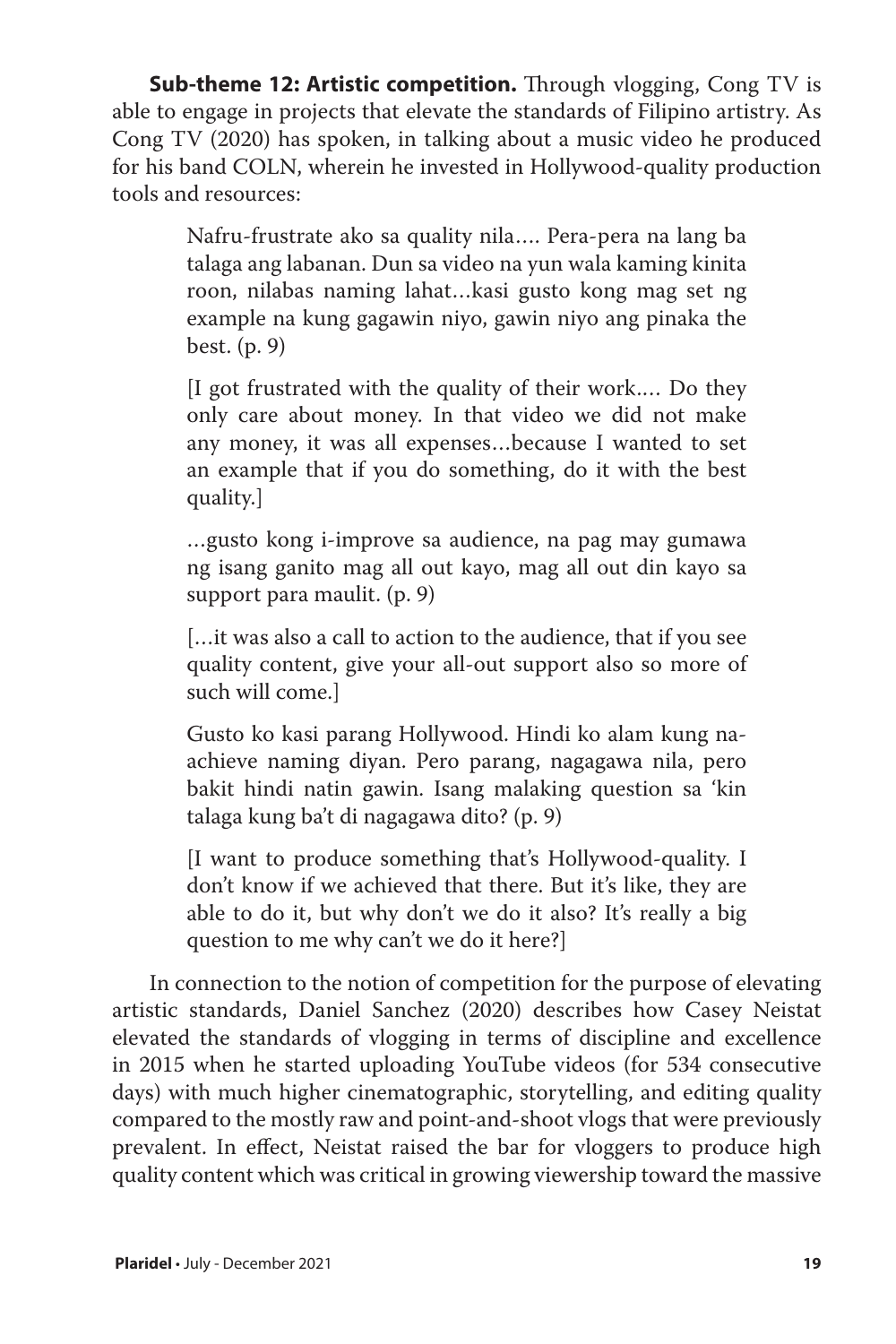popularity that YouTube vlogs receive today. In a similar fashion, this subtheme suggests Cong TV's aspiration to elevate filmmaking standards in the Philippines through the opportunities that vlogging has opened for him.

**Sub-theme 13: Autobiographical documentation.** Vlogging is like keeping a video diary that documents history and solidifies one's personal impact that can be passed on to future generations. As Cong TV (2020) expressed, in sharing what else he aspires for after all the success he has achieved:

> Kung ano yung pwedeng iwan ko hangga't buhay ako. Like si Dolphy, iniwan ni Dolphy, hari ng komedya, diba. May legacy…. Saka ang YouTube para siyang diary eh, like imagine mo may YouTube 200 years from now, kilala ako ng mga apo ko, apo ng apo ng apo ko…. (p. 10)

> [What can I leave behind while I'm still alive? Like how Dolphy had his legacy of being the king of comedy…. And YouTube is like a diary, like imagine if YouTube is still around in 200 years, my grandchildren and their grandchildren will still know me…]

This sub-theme is consistent with the connection that Yasmin Ibrahim (2020) makes between the diary and the vlog as two points in a temporal continuum, from the early industrial period to the current post-digital era, both of which are cultural resources or technologies that can be utilized to account for the everyday dimension of the self. The construction and governance of the self, which both the diary and the vlog records, can be a preface to the self's meaning-making in relation to the broader world, including the social and economic forces at play. Following Raymond Williams's idea of cultural materialism (as cited in Ibrahim, 2020), Ibrahim asserts that both the diary and the vlog mediate, albeit in mechanistically different ways, the construction of the life world between the self's agency and the outside world's (and its material and non-material constitutions') abstractions.

## **Vlogging as Access to Possibilities**

After identifying the sub-themes, further analysis was done to conceptually connect the sub-themes. Ultimately, one grand theme was surfaced, which corresponds to a deeper understanding of the meaning behind the communicative action of vlogging located in the essence of experience of the OG Filipino vlogger voice. This grand theme is that of vlogging as access to possibilities.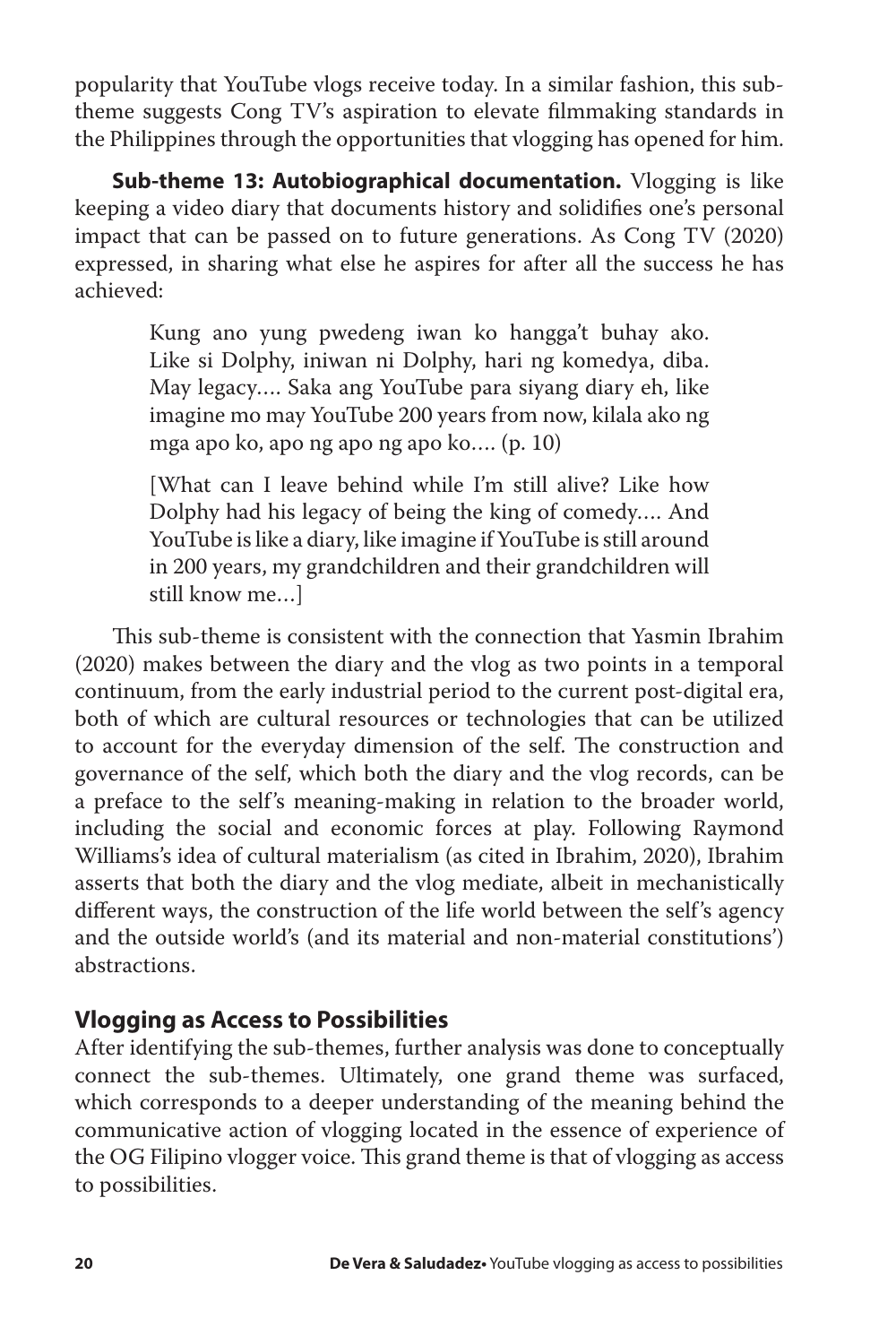Several constitutive concepts in the sub-themes are connected to the idea of access, or more precisely the idea of making accessible what is previously inaccessible. These constitutive concepts are the notions of home, virtual, instant, remote, online, new, alternative, and free. All of the sub-themes are also connected to the general idea of possibility, and each sub-theme to one or more among these particular possibilities—the possibilities of collective creativity, interpersonal connection, meaningful impact to others, new skill mastery, new knowledge or insight, significant financial gain, career breakthrough, fame, creative innovation, freedom, and legacy. Figure 1 shows the details of these conceptual connections that surfaces the grand theme.



**Figure 1.** Conceptual Connections among the Sub-themes.

On one hand, the first key concept in the grand theme, which is the concept of access, suggests that part of the OG Filipino vlogger's essence of experience of vlogging is gaining access or, metaphorically speaking, opening doors to spaces that were inaccessible before. This concurs with how some previous studies describe the experience of YouTube vloggers. For instance, Patricia Lange (2015) describes her journey as a vlogger, which started during the early years of YouTube's popularity in 2007 to 2008, and which began primarily as a way to share aspects of her academic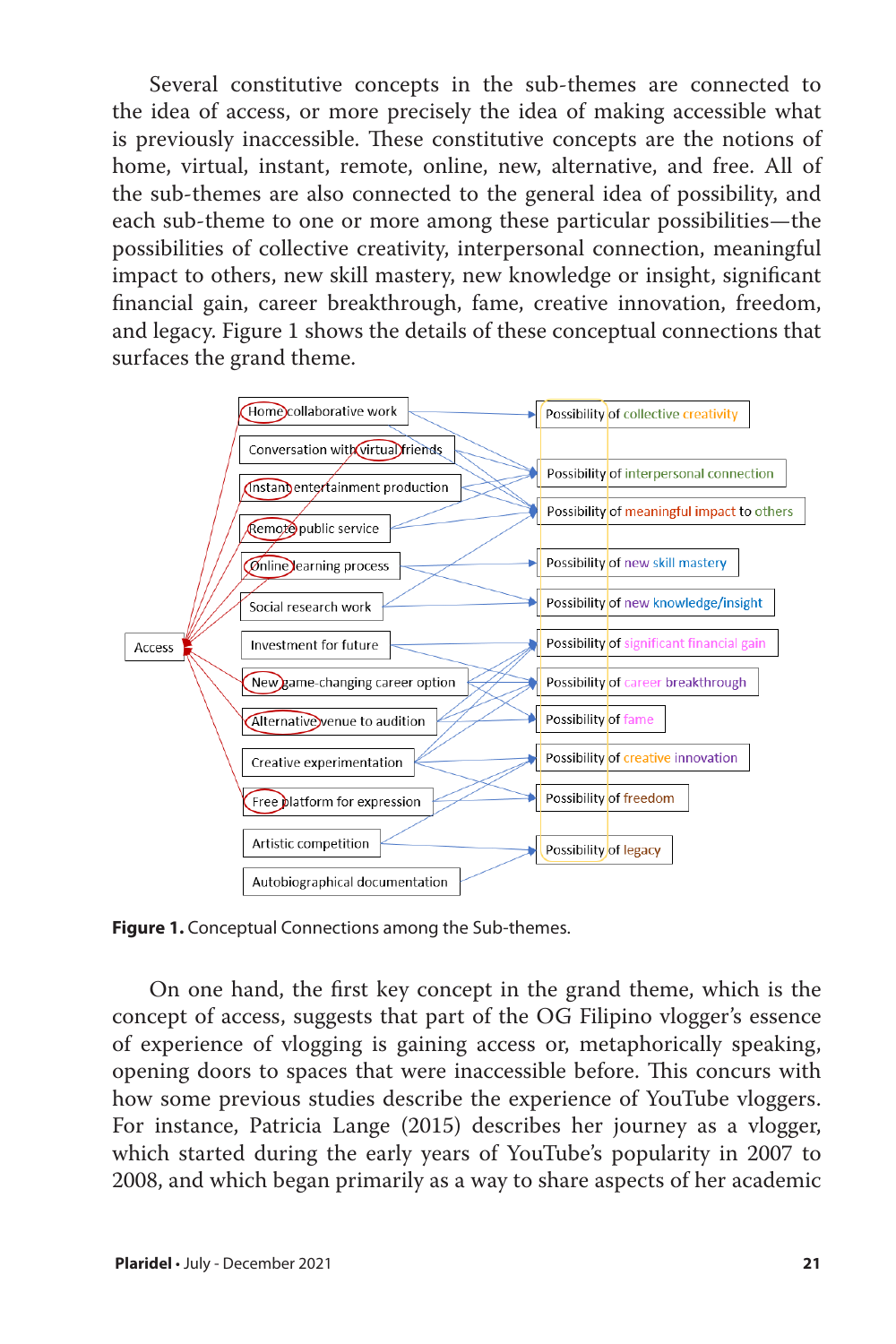anthropological research, as something that "opens new doors to digital literacies and life experiences" (p. 299). The new digital literacies she gained through YouTube enabled her to evolve raw research footage into vlogs, which eventually progressed into an ethnographic film that was screened internationally. Another example is how Ümit Kennedy (2019) characterizes the experience of Australian mummy vloggers as "opening the doors to their intimate family lives and choosing to be mothers in public" (p. 8). In a sense, this opening of doors in mummy vlogging not only gives access to the public to the private space of the mummy vloggers, but likewise the mummy vloggers gain access to intimacy with the public and to the choice of public motherhood.

On the other hand, the second key concept in the grand theme, which is the concept of possibilities, propose that in the OG Filipino vlogger's essence of experience of vlogging, the space that is accessed is a space of possibilities. This space of possibilities is broad and expansive, and includes possibilities of connection, creativity, insight, personal progress, breakthrough or innovation, and higher aims (such as freedom and legacy). Although vlogging itself does not guarantee the obtaining of any actual utility (i.e., actual material or non-material goods) as it would depend on complex factors that involve both controllable agency as well as uncontrollable circumstances, it does open the door to the possibilities of acquiring such. Thus, to the OG Filipino vlogger, especially during the early years, vlogging can be described as some sort of act of faith and hope (L. Velasquez, personal communication, November 14, 2020).

The notion of vlogging opening doors to a space of possibilities is consistent with the insights from some previous studies, for instance in the context of possibilities for recreative texts and literary response (Jetnikoff, 2009), foreign language learning and intercultural interactions (Combe & Codreanu, 2016), and spoken language manifestations (Kurpiel, 2017). At least initially, this idea can also be linked to Amartya Sen's capability approach to human development, which proposes an alternative account of development in terms of the actual capabilities and freedoms of people to live the lives they value and have reasons to value, instead of the conventional conceptions of development only in terms of income, which Sen deems as too narrow. In the capability approach, it is important to distinguish between functionings, which are the actual material and nonmaterial goods (e.g., economic goods) that people get, and capabilities, which are people's actual capacity or freedom to obtain such goods and to live the lives they value and have reasons to value. For example, suppose there are three people who are experiencing the same degree of hunger, but the first is starving due to lack of access to food, the second is on a diet,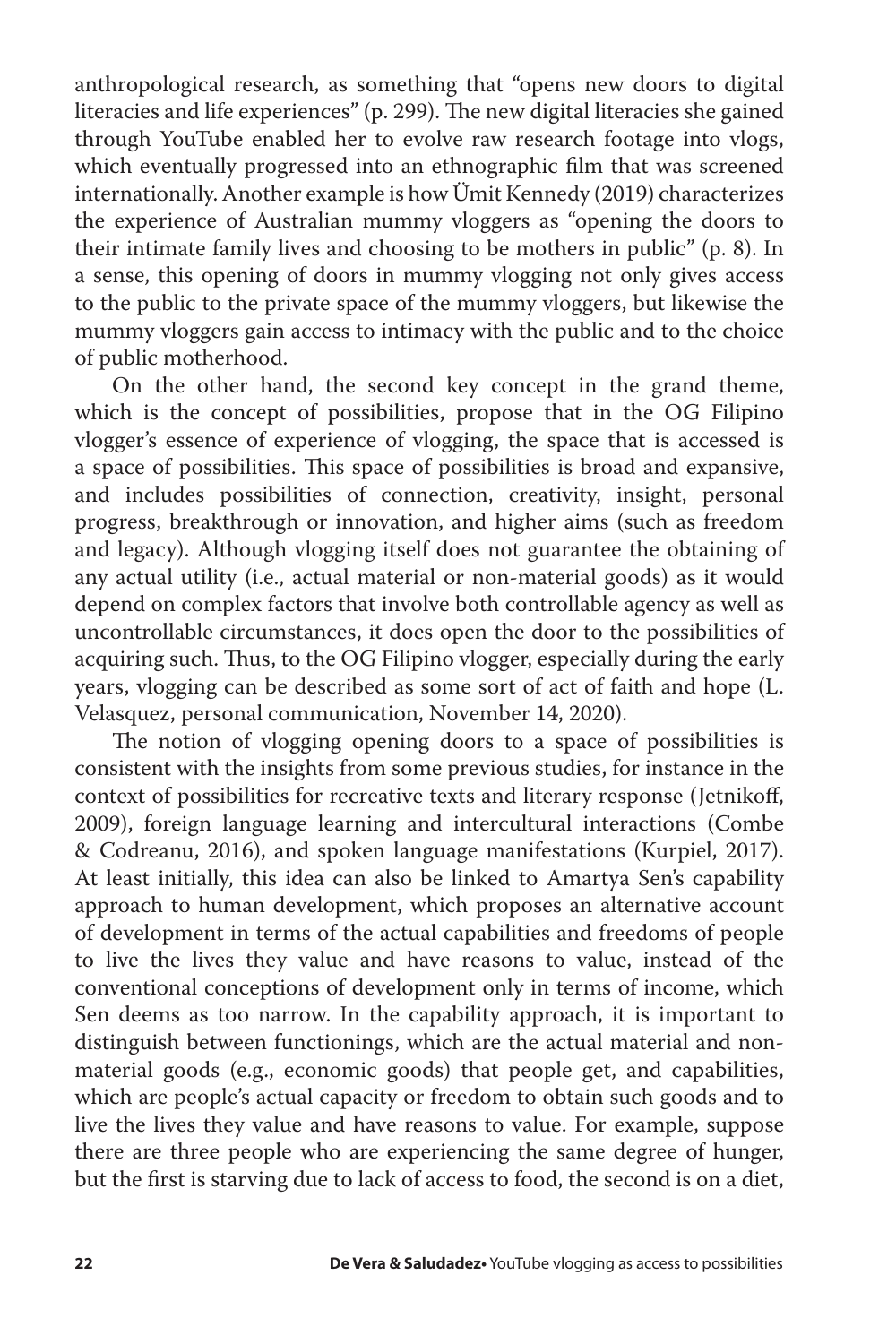and the third is on a hunger strike. Although, all three people have the same functionings, the second and third have greater capabilities compared to the first, who is more impoverished, because they are hungry by choice. The ideal is to expand people's capabilities, which may or may not lead to the acquisition of certain functionings. The communicational aspect is also critical to the capability approach, as the expansion of informational and communicative bases is both constitutive of and instrumental towards the broadening of capabilities (Sen, 1999). The current study is also likely the first one to significantly make the specific connection between YouTube vlogging and Sen's capability approach, although there is one study by Malik Aleem Ahmed (2011) which mentions vlogging (among other social media platforms) as a possible way to broaden the information capabilities of preservice teachers in developing nations. From this initial conceptual linkage, perhaps it can also be tentatively proposed that the meaning behind vlogging as access to possibilities can also be expressed, in a more abstracted sense, as expansion of capabilities.

## **Conclusion and Recommendations**

This qualitative phenomenological study proposes a contextual explanation and understanding of YouTube vlogging as access to possibilities, as located in the essence of experience of the OG Filipino vlogger voice. From coding, categorizing, and interpreting the transcript of an in-depth interview with Cong TV, 13 sub-themes emerge which converge toward the overall theme that to the OG Filipino vlogger, the meaning behind the action of YouTube vlogging is that it is gaining access or opening doors to a space of possibilities. This extensive space of possibilities includes possibilities of relational connection, creativity, insight, personal progress, breakthrough or innovation, and higher aims (such as freedom and legacy). This contextual meaning can be associated to the notion of the expansion of capabilities of the OG Filipino vlogger to live the life that he or she values and have reasons to value.

In the course of undertaking this study, the researchers came to the inference that YouTube vlogging in the Philippines is a potentially rich area of inquiry for communication studies, which is yet to be substantially explored. Future research can further qualitatively study this area using other methodological traditions, or focusing on the perspective of other relevant voices, or even from a quantitative or a post-qualitative approach. Moreover, the potential of the capability approach as a theoretical framework for analyzing YouTube vlogging and other digital media can be further explored.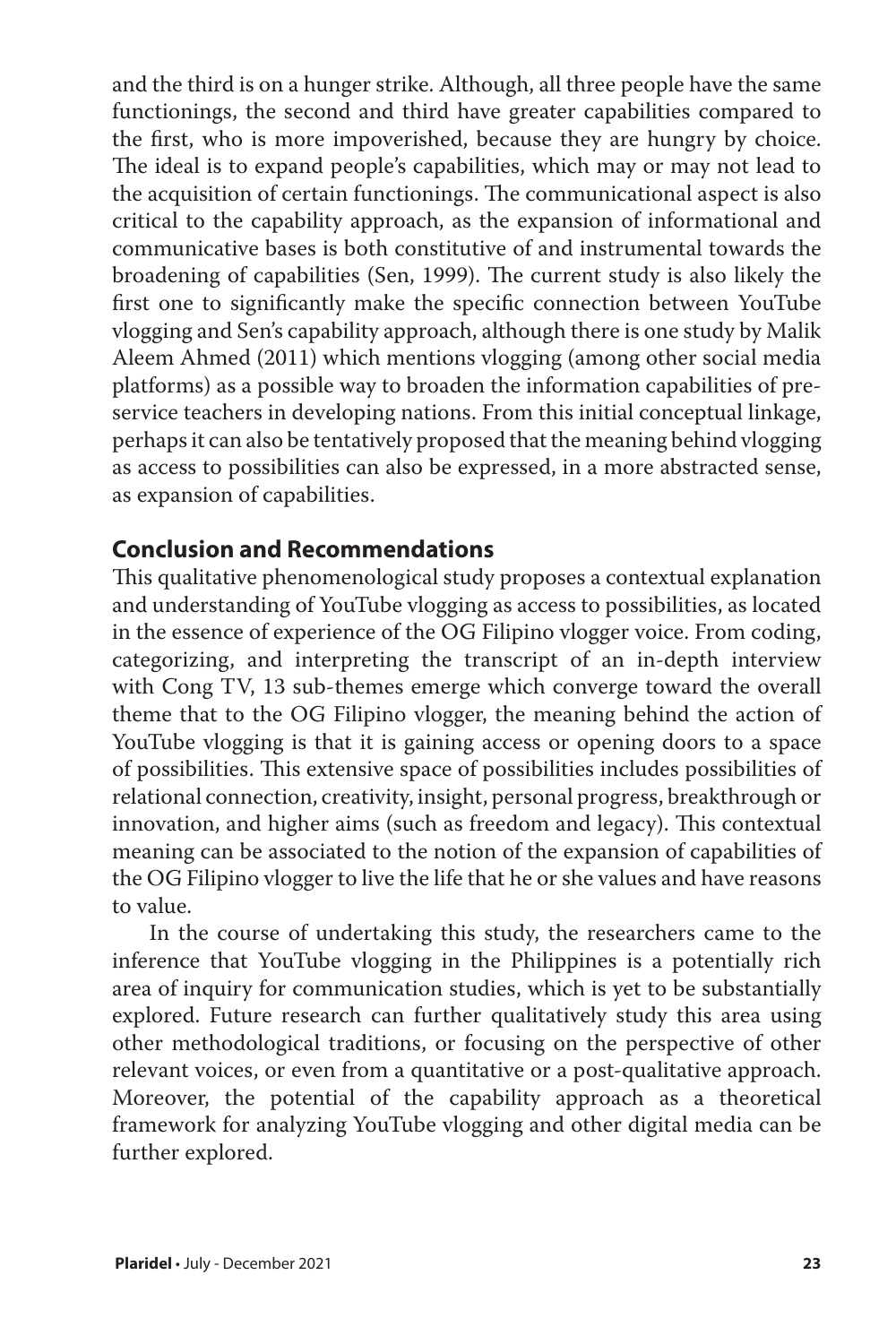## **References**

- Ahmed, M. A. (2011). Social computing for expanding information capabilities of pre-service teachers in developing countries. In A Bissett, T.W. Bynum, A. Light, A. Lauener, & S. Rogerson (Eds.), *ETHICOMP 2011 Conference Proceedings: The Social Impact of Social Computing, UK*, 24-30. Sheffield Hallam University. https://www.researchgate.net/publication/296786273\_ETHICOMP\_2011\_Conference\_ Proceedings\_The\_Social\_Impact\_of\_Social\_Computing
- Ashton, D., & Patel, K. (2018). Vlogging careers: Everyday expertise, collaboration and authenticity. In S. Taylor & S. Luckman (Eds.), *The new normal of working lives: Dynamics of virtual work* (pp. 147-170). Palgrave Macmillan, Cham. https://doi.org/10.1007/978-3-319-66038-7\_8
- Aspinen, M. K. (2019). *Making mundane magical: Analyzing vlogger-audience interaction in YouTube* [Master's thesis]. Malmö University. https://muep.mau.se/bitstream/handle/2043/30272/ Aspinen%20Thesis%20Malmo%20Uni\_Making%20Mundane%20Magical\_2019\_0310. pdf?sequence=1&isAllowed=y
- Bishop, S. (2018). Vlogging parlance: Strategic talking in beauty vlogs. In C. Abidin & M. L. Brown (Eds.), *Microcelebrity around the globe* (pp. 21-32). Emerald Publishing Limited. https://doi. org/10.1108/978-1-78756-749-820181002
- Combe, C., & Codreanu, T. (2016, August 24-27). *Vlogging: A new channel for language learning and intercultural exchanges*. Paper presented at the EUROCALL 2016 Conference, Limassol, Cyprus.
- Cong TV. (2020, November 20). In *Wikitubia: The YouTube Wiki.* https://youtube.fandom.com/wiki/Cong\_ TV#:~:text=Lincoln%20Velazquez%20(born%3A%20October%2027,a%20member%20of%20 Tier%20One
- Cunningham, S., & Craig, D. (2016). Online entertainment: A new wave of media globalization? *International Journal of Communication, 10*, 5409-5425. https://ijoc.org/index.php/ijoc/article/ view/5725/1832
- David, E., & Cruz, C. J. P. (2018). Deaf turns, *beki* turns, transformations: Toward new forms of deaf queer sociality. *Feminist Formations, 30*(1), 91-116. https://doi.org/10.1353/ff.2018.0005
- Duffy, B. E. (2015). The romance of work: Gender and aspirational labour in the digital culture industries. *International Journal of Cultural Studies, 19*(4), 441-457. https://doi.org/10.1177/1367877915572186
- Ellington, T. N. (2014). Bloggers, vloggers, and a virtual sorority: A means of support for African American women wearing natural hair. *Journalism and Mass Communication, 4*(9), 552-564. https://doi. org/10.17265/2160-6579/2014.09.002
- Estella, P. G. R., & Löffelholz, M. (2019). *Media landscapes: Philippines*. European Journalism Centre (Maastricht). https://doi.org/10.22032/dbt.40134
- Feger, C. J. (2019). *Vlogging truth to power: A qualitative study of resilience as practiced by transgender YouTube content creators* [Master's thesis, University of Louisville] ThinkIR. https://ir.library.louisville. edu/etd/3185/
- Foster, J. (2014). *Like, comment, subscribe! An interpretive phenomenological analysis of identity construction and the individual experiences of content creators on YouTube* [Thesis]. University of Gloucestershire. https://e-space.mmu.ac.uk/576664/1/Foster%20%28Josephine%29%202014%20 %28Gloucestershire%29%20Qualitative.pdf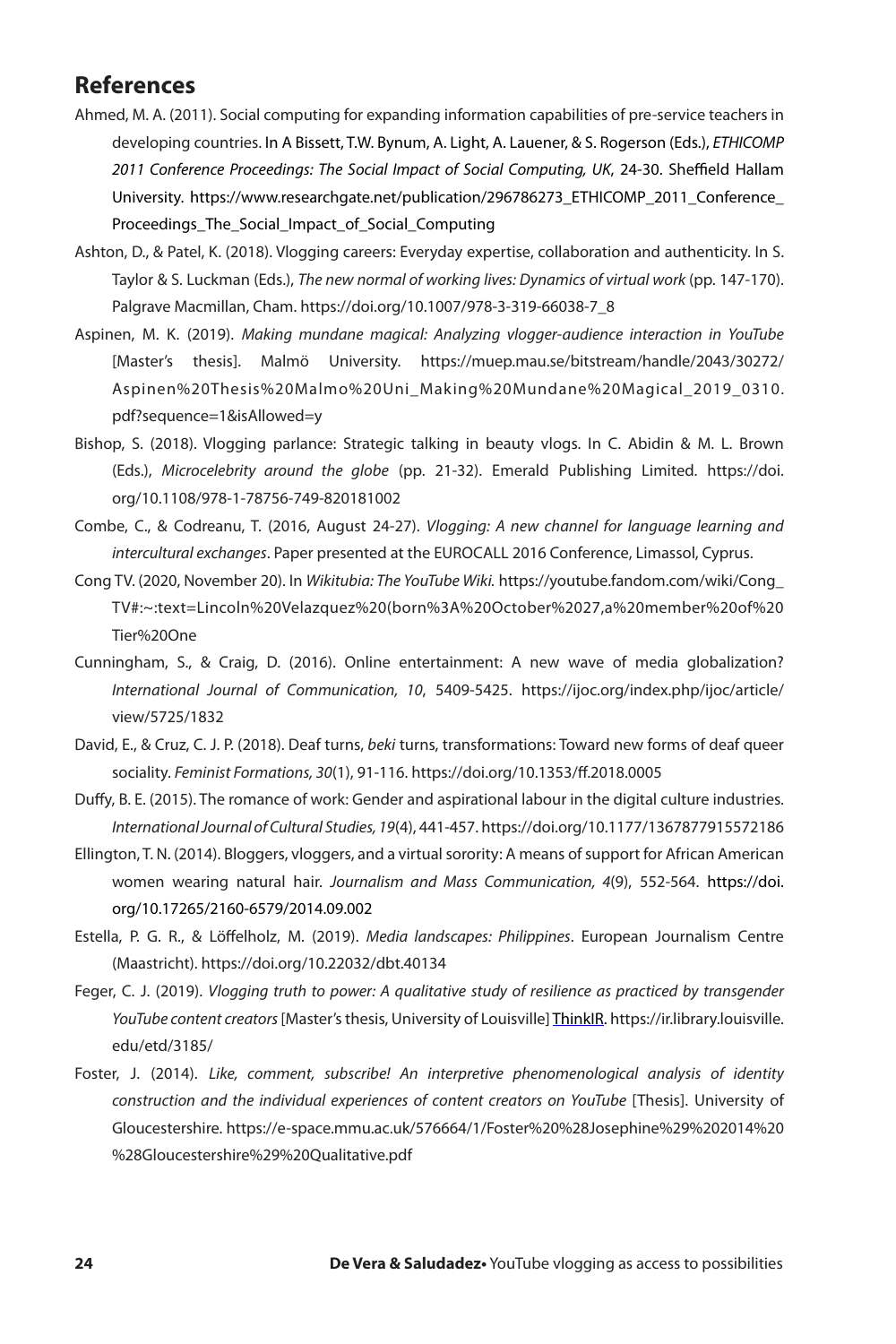- Fuerte, D. A. M. (2017). *Vlog(g)ingsino ka man: On vlogs and created Filipino identities* [Undergraduate thesis]. University of the Philippines, College of Mass Communication. https://iskwiki.upd.edu. ph/images/9/9b/Fuerte\_,Danielle\_Angela\_06-17\_Vlog(g)ing\_Sino\_Ka\_Man,\_On\_Vlogs\_and\_ Created\_Filipino\_Identities.PDF
- Funk, M. (2020, November 13). *How many YouTube channels are there?* Tubics. https://www.tubics.com/ blog/number-of-youtube-channels/
- Gao, W., Tian, Y., Huang, T., & Yang, Q. (2010). Vlogging: A survey of videoblogging technology on the web. *ACM Computing Surveys, 42*(4), Article 15. https://doi.org/10.1145/1749603.1749606
- Ibrahim, Y. (2020). Accounting the 'self': From diarization to life vlogs. *Convergence: The International Journal of Research into New Media Methodologies*, *27*(2), 330-342. https://doi. org/10.1177/1354856520947618
- Jandl, S. (2018). Negotiating youth cultures intermedially: YouTubers, vlogging and teenagers. *Publije, 2018-1*, 1-18. http://revues.univ-lemans.fr/index.php/publije/article/view/96/103
- Jetnikoff, A. (2009). Digital storytelling, podcasts, blogs and vlogs: Exploring a range of new media texts and forms in English. *English in Australia, 44*(2), 55-62. https://eprints.qut.edu.au/28422/
- Kennedy, Ü (2019). *Becoming on YouTube: Exploring the automedial identities and narratives of Australian mummy vlogging* [Doctoral dissertation]. Western Sydney University. https://researchdirect. westernsydney.edu.au/islandora/object/uws:51579/
- Kurpiel, R. (2017). The stylistics of selected American, Italian, and Polish challenge vlogs. *Styles of Communication, 9*(2), 65-79. http://stylesofcomm.fjsc.unibuc.ro/archives/vol-9-no-2
- Lange, P. G. (2015). Vlogging toward digital literacy. *Biography (38)*2, 297-302. https://www.jstor.org/ stable/24570361
- Lindlof, T. R., & Taylor, B. C. (2011). *Qualitative communication research methods* (3rd ed.). Sage.
- Panek, E. (2007, April). *The career of the online motion picture maker*. Paper presented at the Media in Transition conference, Cambridge, MA.
- Patel, K. (2017). Expertise and collaboration: Cultural workers' performance on social media. In J. Graham & A. Gandini (Eds.), *Collaborative production in the creative industries* (pp. 157–176). University of Westminster Press. https://doi.org/10.16997/book4.i
- Peralta, R. L. (2019). How vlogging promotes a destination image: A narrative analysis of popular travel vlogs about the Philippines. *Place Branding and Public Diplomacy, 15*, 244-256. https://doi. org/10.1057/s41254-019-00134-6
- Poell, T., Nieborg, D., Duffy, B., Prey, R., & Cunningham, S. (2017, October 18-21). *The platformization of cultural production* [Conference session]. The 18th Annual Conference of the Association of Internet Researchers, Tartu, Estonia.
- Putnam, L. L. (2001). Shifting voices, oppositional discourse, and new visions for communication studies. *Journal of Communication, 51*(1), 38-51. https://doi.org/10.1111/j.1460-2466.2001.tb02871.x
- Raby, R., Caron, C., Théwissen-LeBlanc, S., Prioletta, J., & Mitchell, C. (2018). Vlogging on YouTube: The online, political engagement of young Canadians advocating for social change. *Journal of Youth Studies, 21*(4), 495-512. https://doi.org/10.1080/13676261.2017.1394995
- Saludadez, J. A. (2020). *Unit III: Methods of qualitative communication research* [class notes]. Retrieved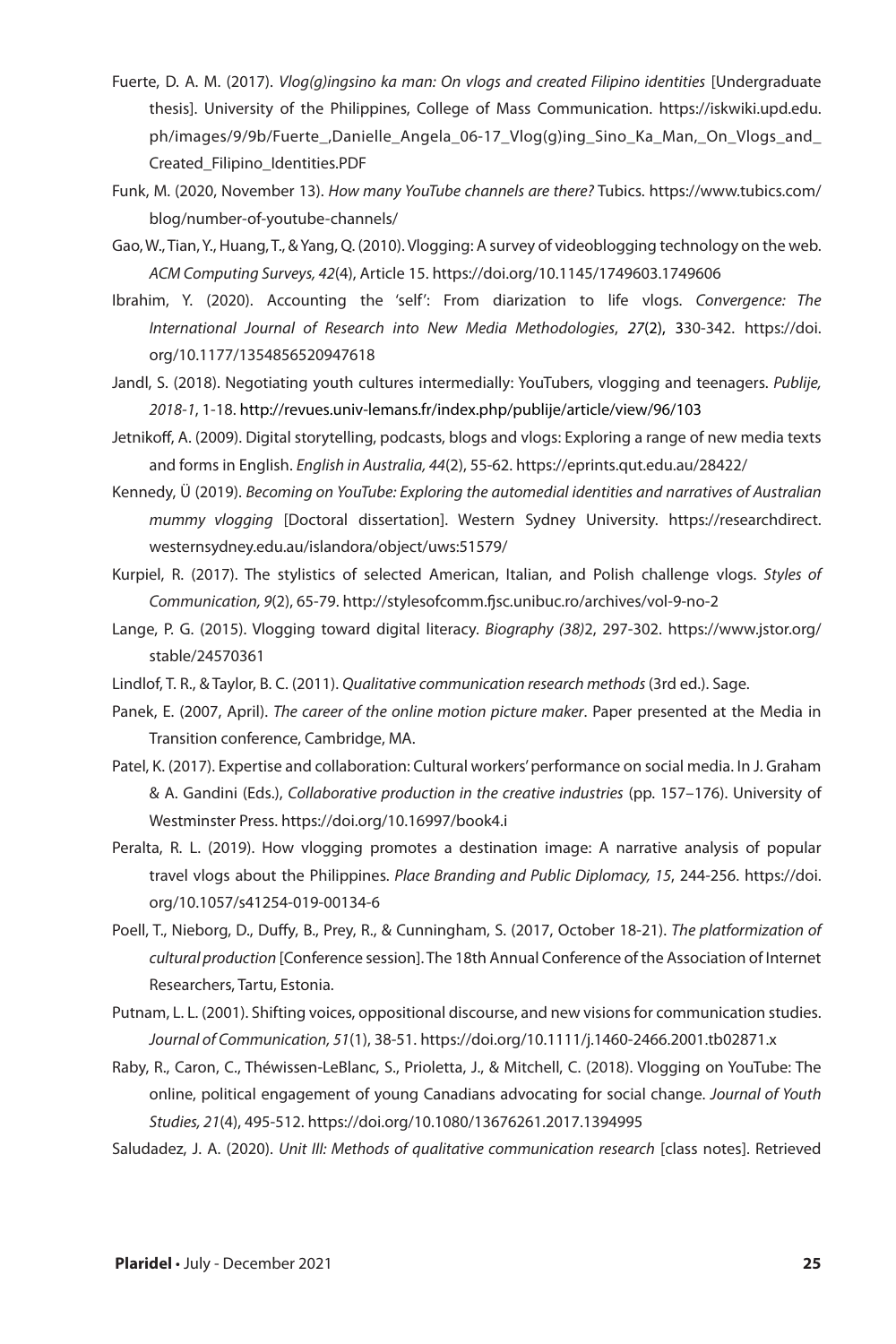November 20, 2021 from University of the Philippines Open University Comm 391 MyPortal site. https://myportal.upou.edu.ph/course/view.php?id=6142

- Sanchez, D. (2020, November 21). *History of vlogging, the first vlogger, & how vlogging evolved.* DanielSanchez.Com. https://danielsanchez.com/history-of-vlogging/
- Sangeorzan, I., Andriopoulou, P., & Livanou, M. (2019). Exploring the experiences of people vlogging about severe mental illness on YouTube: An interpretative phenomenological analysis. *Journal of Affective Disorders*, *246*, 422-428. https://www.sciencedirect.com/science/article/pii/ S0165032718320329?via%3Dihub

Sen, A. (1999). *Development as freedom*. Alfred A. Knopf, Inc.

- Shtern, J., Hill, S., & Chan, D. (2019). Social media influence: Performative authenticity and the relational work of audience commodification in the Philippines. *International Journal of Communication, 13*, 1939-1958. https://ijoc.org/index.php/ijoc/article/view/9615
- *Top 250 YouTubers in the Philippines sorted by subscribers.* (2020, November 20). Social Blade. https:// socialblade.com/youtube/top/country/ph/mostsubscribed